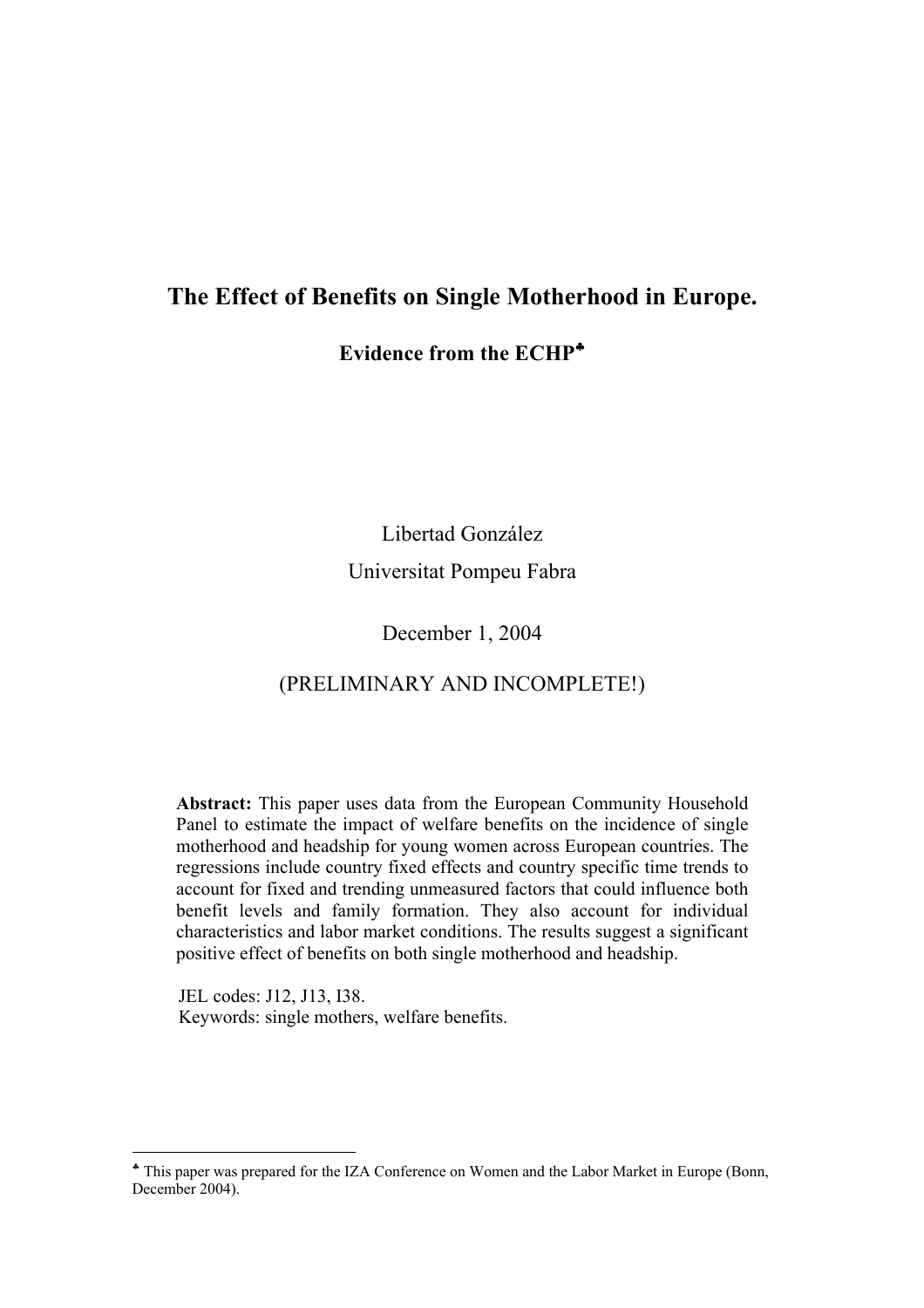### **1. Introduction**

Single mother households have become an increasingly frequent family type in many industrialized nations over the past few decades. This trend has been very pronounced in countries like the United States and the United Kingdom, attracting a great deal of attention from researchers and policy makers.<sup>1</sup> The main concern is that single motherhood seems to be associated with poverty and negative outcomes for children.<sup>2</sup>

There is a sizeable literature on the impact of benefits on partnership and fertility, mostly focused on the US (Murray 1984, Ellwood and Bane 1985, Moffitt 1994, 1995, 1998, 2000, Hoynes 1997, Blau et al. 2004). Most studies exploit variation in benefits across states and over time to identify the effect of interest. Some include state fixed effects to account for unmeasured state-specific variables that affect both benefit levels and single motherhood. These studies tend to find either no effects or small, marginally significant ones.

This paper contributes to the literature on the effect of benefits on the incidence of single mothers by exploiting the large cross-country variation in welfare benefits, which provides an excellent source of identification for the effect of interest.<sup>3</sup> I use data from the European Community Household Panel for 14 countries over an eight-year period (1994 through 2001). Including country fixed effects might still yield biased estimates if there are unmeasured changes within country over time that are correlated with changes in welfare benefits. I account for this possibility by including country-specific time

<sup>&</sup>lt;sup>1</sup> For recent research on the prevalence of single mothers in the US, see Blau et al. (2004), Neal (2004), Schmidt (2003), Moffitt (2000), Rosenzweig (1999), Hoynes (1997), Akerlof et al. (1996). See Del Bono (2004) for a recent study on pre-marital fertility in Britain. See Burdett and Ermisch (2002) and Willis (1999) for theoretical models of the formation of single mother families.<br> $^{2}$  Lerman (1006), MeLenshan & Sandefur (1004), Krain & Dellar (1098).

Lerman (1996), McLanahan & Sandefur (1994), Krein & Beller (1988).

<sup>&</sup>lt;sup>3</sup> Gonzalez (2003) used Luxembourg Income Study Data for 17 countries to evaluate the effect of economic variables on single motherhood. However, the estimation included country fixed effects, but not country-specific time trends.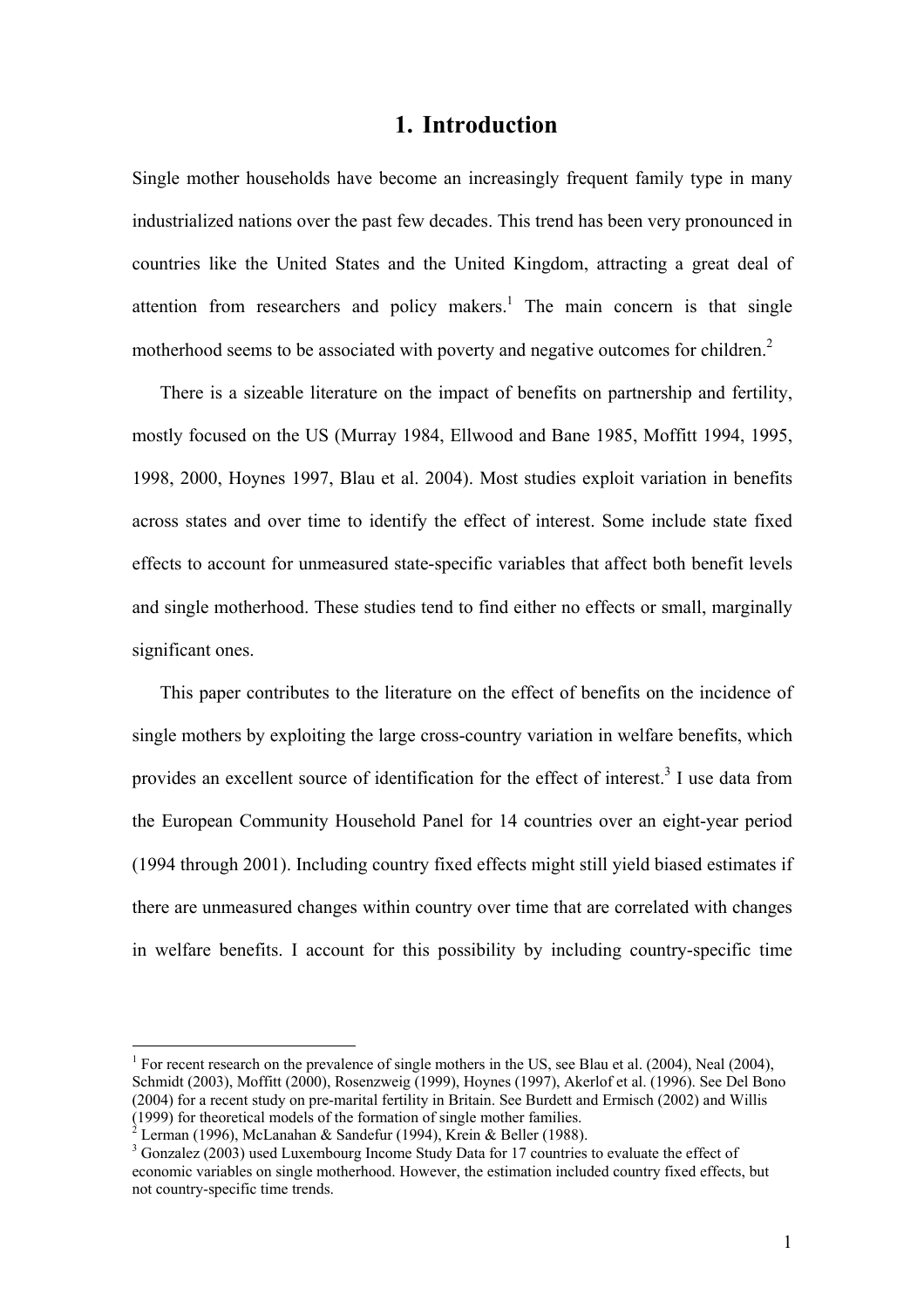trends.<sup>4</sup> I also include individual-level controls such as age and education level, as well as aggregate measures of labor market conditions.

Separate regressions are estimated for single motherhood and single headship, in order to account for the possibility that the effect of benefits may take place through coresidence arrangements rather than fertility or partnership decisions. I measure benefit levels as the median level of family-related allowances and social assistance received by single mother households in a given country and year. I focus on young women (aged 18 to 35), whose family formation decisions are most likely to be affected by current labor market conditions and benefit levels.

The countries with higher benefit levels are also those where single mothers are more prevalent, which, of course, does not necessarily imply causality. Once we introduce the country fixed effects and the country-specific time effects, the impact of benefits remains positive and significant. The effect seems to take place both through family formation and co-residence arrangements.

The remainder of the paper is organized as follows. Section 2 briefly reviews the literature on the effects of welfare benefits on family formation. The following section introduces the data and describes the methodology. Then section 4 discusses the main results and some additional specifications, and a final section concludes.

### **2. Previous Literature**

The incidence of single mothers is undoubtedly affected by social, cultural and religious factors. It is also undeniable, however, that there are economic variables with a potential to influence fertility, partnership and co-residence decisions, as economic theory has long emphasized. Empirical research on this issue has typically followed the seminal

 $4$  This approach was implemented in Blau et al. (2004), who estimate the effect of benefits on single motherhood in the US including MSA fixed effects and MSA-specific time trends.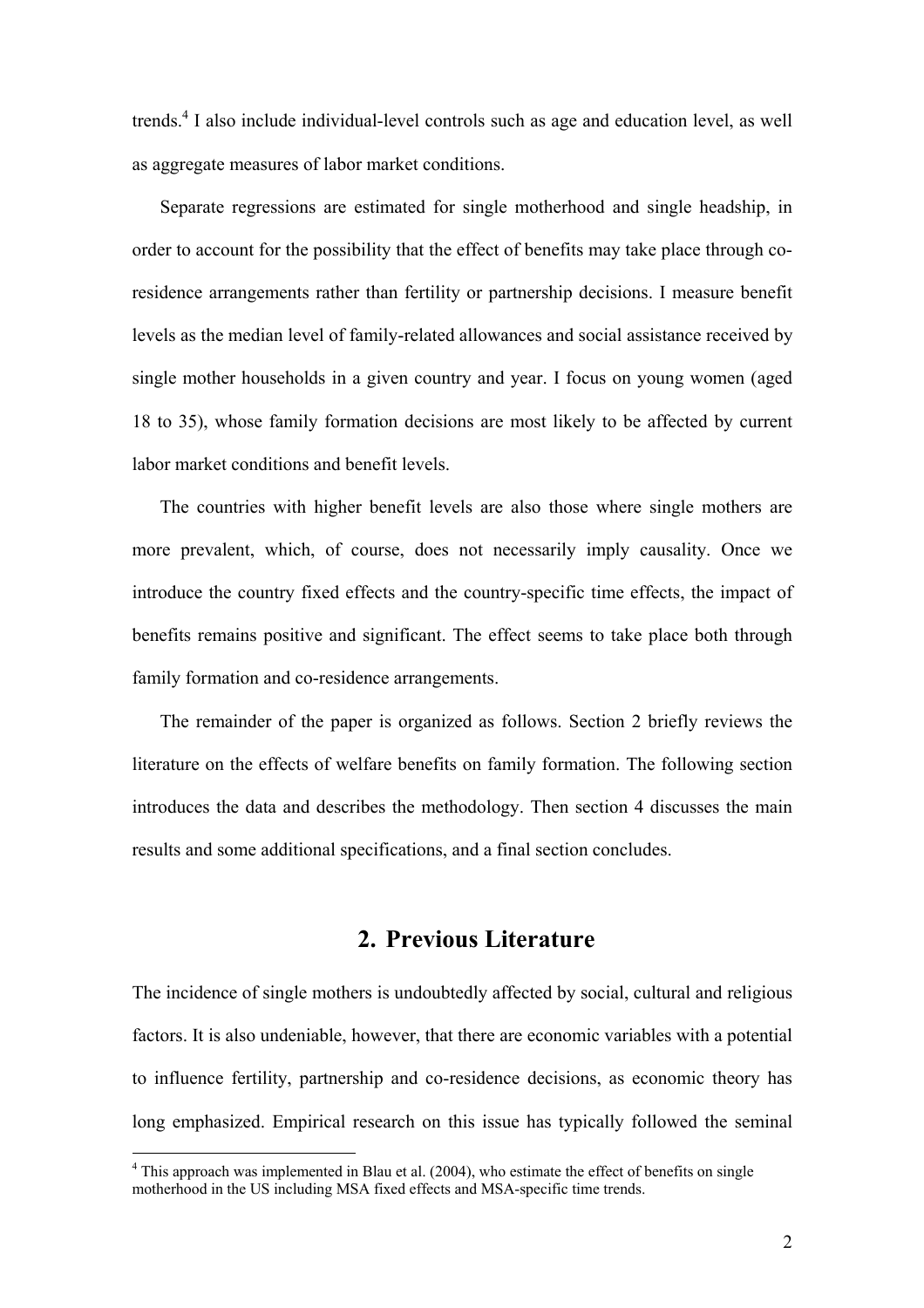work of Becker (Becker 1960, 1973, 1974, 1981, Becker et al. 1977, Becker and Barro 1988) in assuming that fertility and marriage decisions are influenced by the expected costs and benefits of the different choices available to the individual. Central to this theory are the opportunity cost of women's time and the gains to specialization in marriage.

The sharp rise in the prevalence of single mothers in the US during the 1980's and 1990's generated a large literature, that hypothesized one of the following alternative explanations for this trend: 1. Welfare incentives (Murray 1984, Moffitt 1994, 1995, Hoynes 1997, Blau et al. 2004); 2. Increased economic opportunities for women (McLanahan 1994, Edlund 2000, Schmidt 2003); 3. Reduced supply of marriageable men (Wilson 1987), or a combination of those (Rosenzweig 1999, Schultz 1994, Willis 1999, Moffitt 2000, Neal 2004). None of these hypotheses alone is totally satisfactory, and no consensus has been reached on the subject to date.

 Economic theory unambiguously predicts a positive effect of benefits on single motherhood. Both the absolute level of benefits available to single mothers and their degree of targeting would affect the attractiveness (or the feasibility) of single motherhood. For instance, AFDC welfare benefits in the US were not available to women without children or to married women. It was also harder to qualify for a single mother living with other relatives. Thus welfare benefits were subsidizing single mothers who headed their own households.

 Becker's theory also predicts important roles of male and female labor market conditions. Better labor market opportunities for women would enable them to support children on their own (Schmidt 2003, McLanahan 1994, Edlund 2000). However, the lack of economic opportunities may lower the perceived costs of out-of-wedlock childbearing, especially for very young women (Rich and Kim 2002, Duncan and

3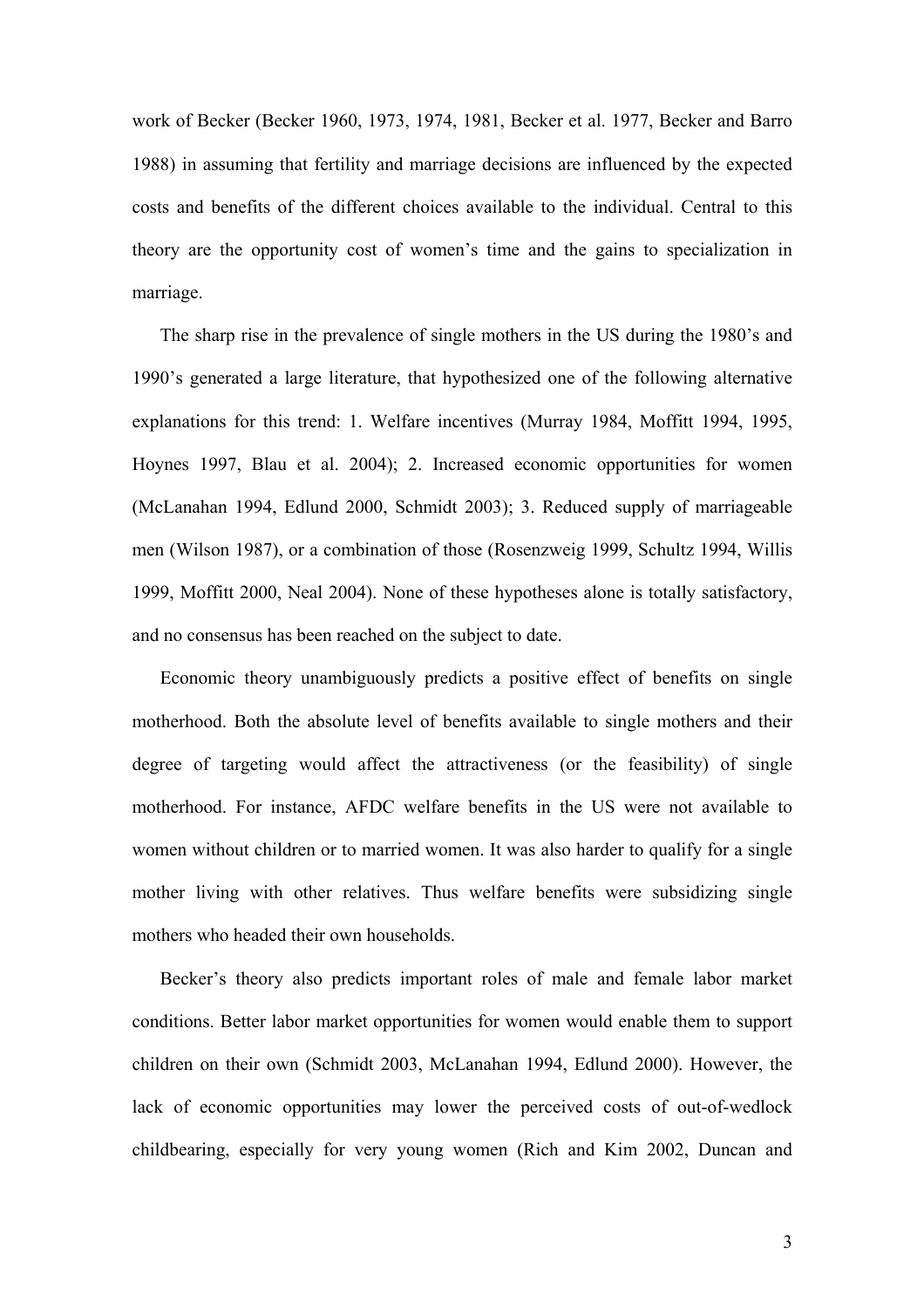Hoffman 1990). Wages could also show a negative correlation with the prevalence of single mothers if, as some have suggested, marriage is a normal good (Moffitt 2000, Oppenheimer 1994). Thus, the effects of better female labor markets on the incidence of single motherhood are theoretically ambiguous.

Another potentially relevant factor is the availability of suitable partners. In other words, sex ratios and the supply of men with stable earnings prospects have a potential to influence partnership decisions. Some evidence has been provided that the supply of men as well as their earnings and employment prospects affect female marriage behavior (Wilson 1987, Angrist 2000, Wallace 2000, Brien 1997). Willis (1999) develops a theoretical framework that implies that out-of-wedlock childbearing should be more prevalent when females are in excess supply, and when the gains to marriage are small because male incomes are low.

However, the fact that marriage market prospects affect marriage rates does not necessarily imply that they also affect single motherhood, as Neal (2004) points out. While better male labor markets and greater availability of marriageable men raise the likelihood that women will marry, the resulting increase in marriage also increases the incidence of children, and thus the size of the group at risk of becoming single mothers through separation or divorce (Blau et al. 2004).

Many previous studies have attempted to estimate the effect of welfare benefits on fertility and marriage in the United States, with mixed results. These analyses usually model the probability of being a female head as a function of individual and state characteristics, including welfare benefits. Most studies estimate cross-sectional regressions, which rely on interstate variation in benefits to identify the welfare effect (Schultz 1994). Some use more than one period and introduce state fixed-effects in order to control for omitted state variables (Moffitt 1994), and Hoynes (1997) also adds

4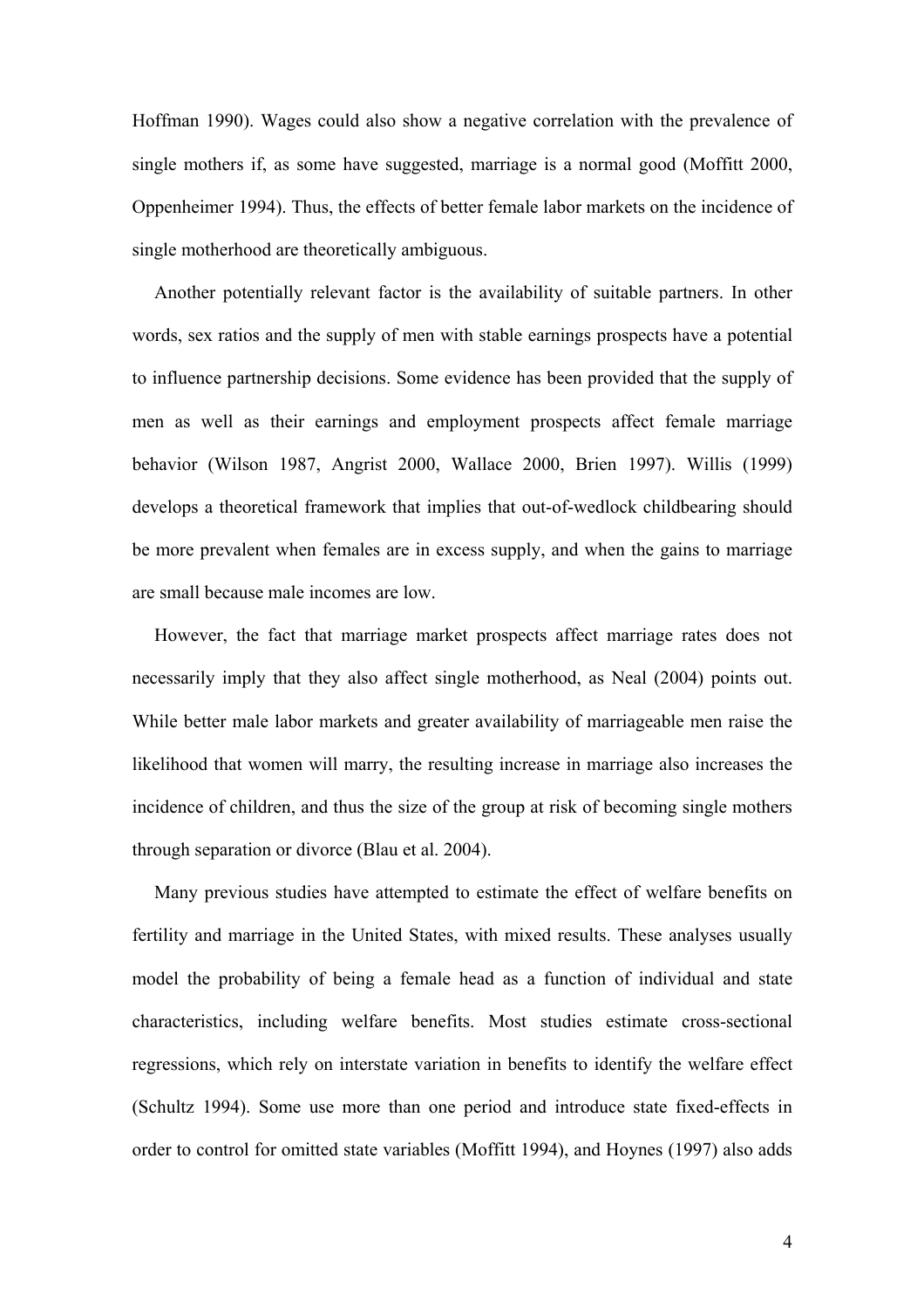individual fixed-effects. A recent paper by Blau et al. (2004) introduces MSA rather than state fixed effects as well as MSA-specific time trends. Some find small significant effects (Schultz 1994, Rosenzweig 1999, Blau 2004), while some find no effect at all (Moffitt 1994, Hoynes 1997).

While previous studies on the impact of welfare on single motherhood have focused on a single country, a multi-country analysis is especially attractive since the large international variation in public support and labor market conditions provides an excellent source of identification for the effects of interest. This paper uses the eight waves of the European Community Household Panel to examine the impact of welfare on family formation by taking into account country fixed effects and country-specific time trends. The longitudinal nature of the data also allows for the introduction of individual fixed effects. Thus we are accounting for unmeasured variables at the country level that might be correlated with both the level of benefits and the prevalence of single mothers, such as a country's tolerance for these types of families. We are also incorporating the possibility that these unobserved variables are changing at different rates in different countries, rather than assuming that they are fixed. Finally, the individual fixed-effects enable us to take into account sample attrition and entry.

The analysis also includes proxies for labor and marriage market conditions. The analysis focuses on young women (those aged 18 to 35), since including older age groups would bring in women who made their family formation decisions at varying times, hence possibly under very different labor and marriage market conditions.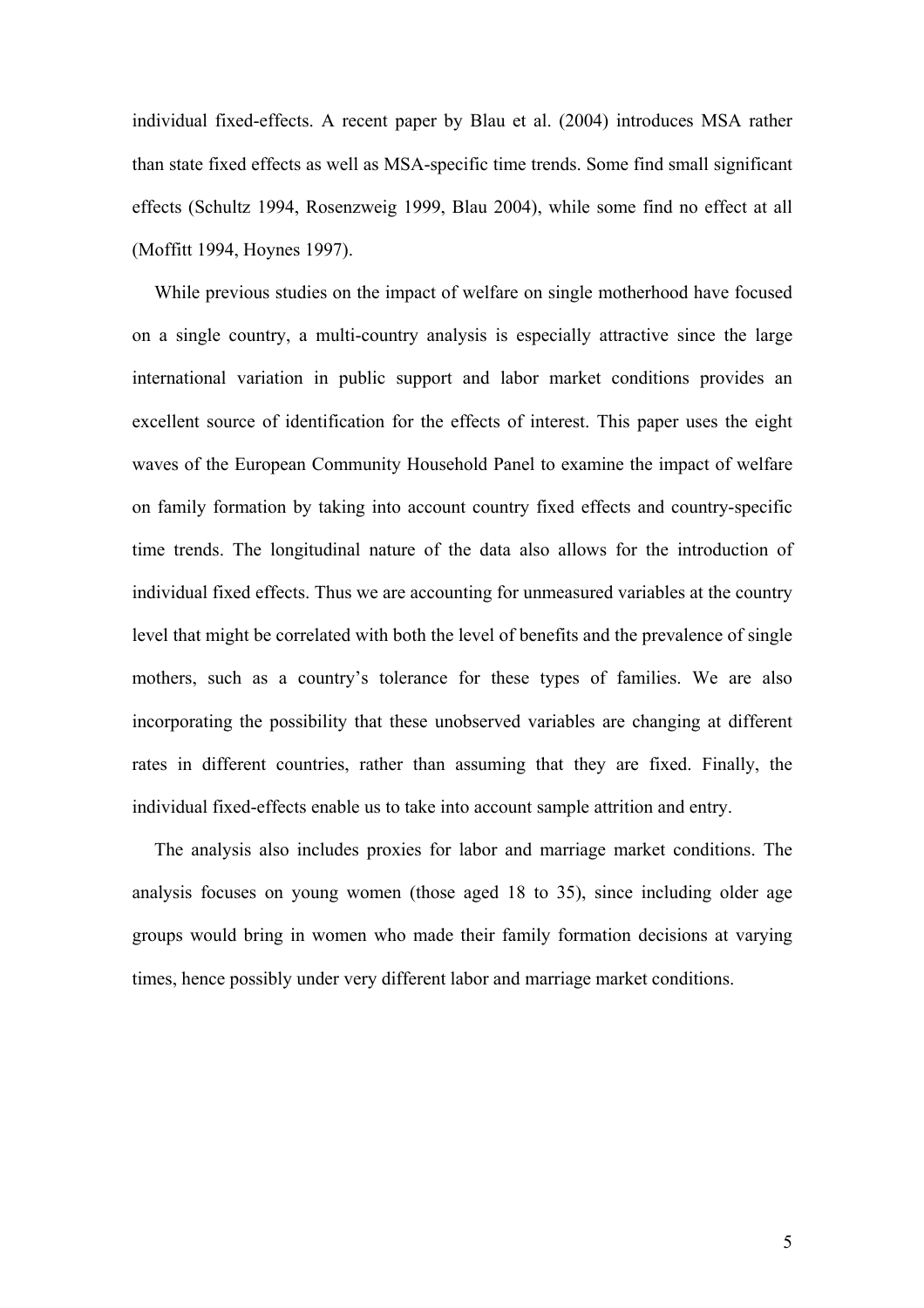## **3. Data and Methodology**

The data set used in the analysis is the European Union Household Panel (waves 1 through 8), spanning from 1994 until 2001.<sup>5</sup> This data set is the best available option for international comparisons in Europe, as the same survey was conducted in all 15 European Union countries.<sup>6</sup> Its main shortcomings are the short time period covered, and the low sample sizes at the country level once we restrict the population of interest.

I define a single mother as an unmarried woman aged 18 to 35 living with her dependent children younger than 18. There are many issues involved in settling on a specific definition. In particular, we need to make a decision about the age limit for the mother as well as the children, the marital status of the head, whether to include cohabitants as single, and whether to include single parents who are co-residing with other relatives, such as the grandparents of the children. The main definition includes only mothers aged 18 to 35 with dependent children (in the household) under 18, who are not married and not cohabiting with a partner. However, sensitivity analyses are performed using alternative definitions, such as different age cuts for the mother.

We are concerned with two outcomes: single motherhood itself, and co-residence. Thus, the analysis will be performed for two separate dependent variables. "Single motherhood" is defined as above and incorporates all single mothers independently of their co-residence situation, i.e. included are single mothers living with other relatives, such as the grandparents of the children. The second outcome variable, which we will refer to as "single headship", indicates a single mother who lives by herself with her

 $^5$  The data start in the second wave for Austria, the third for Finland, and the fourth for Sweden.

 $<sup>6</sup>$  I exclude Sweden since it is the only country for which the data are not longitudinal.</sup>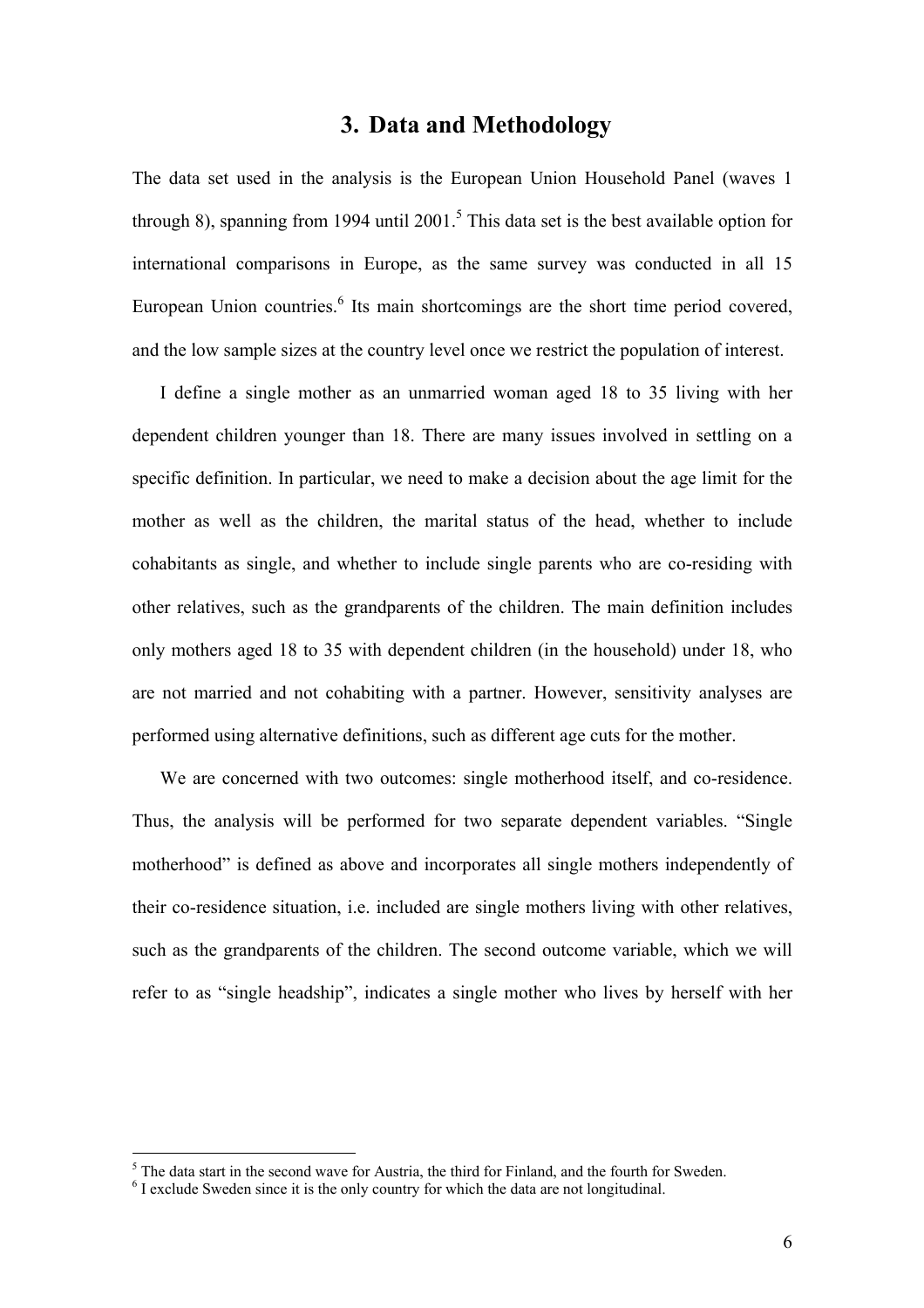dependent children.<sup>7</sup> The number of single mothers in the sample is  $6,580$ , out of which 4,250 are single heads.

The analysis exploits country-level differences in welfare policy and labor and marriage market conditions to estimate the impact of these factors on young women's propensity to become single mothers or single heads. The following logit model for the determinants of single motherhood (headship) for individual i, in country c, and year t is estimated:

$$
(1) \qquad P(Y_{ict} = 1) = \Lambda(X_{ict}\beta + Z_{ct}\omega)
$$

Where *Y* is a dummy that takes value 1 if a woman is a single mother (head),  $\Lambda$  is the logistic cumulative distribution function, *X* is a vector of individual characteristics, *Z* is a vector of country-specific factors, and  $\beta$  and  $\omega$  are coefficient vectors.

In the vector *X*, I include some measured characteristics of a woman that are expected to affect her labor market prospects, her attractiveness as a partner, and her preferences regarding marriage and children. Thus I include age, age squared and age cubed, and I also include two dummies for education level: $8$  one that indicates the equivalent of high school graduation, and one that indicates a university degree.<sup>9</sup> I include women enrolled in school as well as not enrolled.

In the vector *Z*, I include a measure of the generosity of the benefit system in a given country, which is the key explanatory variable of interest. Benefits are measured as the median amount received by single mother families the year before in terms of either family-related allowances or social assistance.<sup>10</sup> Two alternative definitions are also explored. The first adjusts the amount of benefits received by a family by taking

 $<sup>7</sup>$  Blau et al. 2004 also estimate separate regressions for single mothers and single heads. However, their</sup> definition of single mothers, as in much of the previous research on this issue, could not exclude cohabiting mothers from the sample.

<sup>&</sup>lt;sup>8</sup> The ECHP does not provide very rich information on education levels.

<sup>&</sup>lt;sup>9</sup> I also include a dummy for women still at school or with missing data for education.

 $10$  Median benefits are calculated including observations for all single heads aged 18 to 55.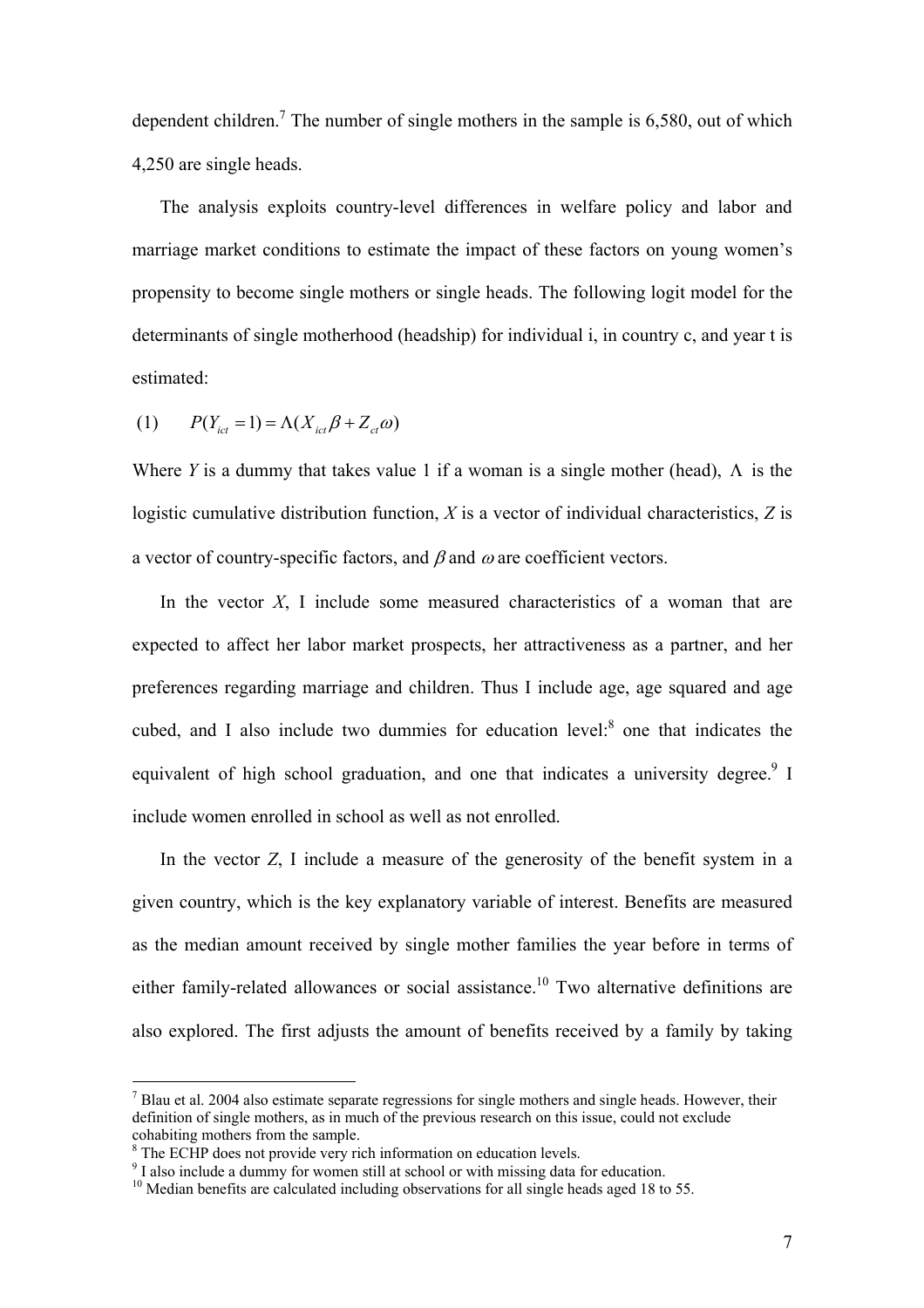into account the number of children in the household.<sup>11</sup> The second alternative measure includes all other types of public transfers received by single mother families. Benefits are expressed in euros, using the exchange rates provided by the ECHP.

I also include as country-level control variables the male unemployment rate, and the adult male (ages 25-54) median wage level, as overall indicators of labor market conditions. As noted by Blau et al. (2004), this variable would also improve the interpretation of the benefit variable, since hourly wages are likely to be closely associated with living costs. Moreover, adult wages and unemployment are less likely to be endogenous to the behavior of the young women in the sample. Wages are expressed in euros and computed as net monthly earnings divided by the number of hours worked $12$ 

Equation 1 is estimated on a pooled sample for all 14 countries with data for the eight waves, including country dummies, overall year dummies, and country-specific year dummies. The omitted wave is the first (1994), and the omitted country is Denmark. The sample size for the main specification is 173,135. The number of country\*year observations is 109.

# **4. Results**

#### *A. Descriptive Statistics*

 $\overline{a}$ 

Table 1 shows the proportion of women in the sample who are single mothers and single heads in different years. Overall, 3.8 percent of women aged 18 to 35 are single mothers in the 14 countries included in the sample, and 2.5 percent are single heads. We observe a slight decline in the incidence of single mothers and heads between 1994

<sup>&</sup>lt;sup>11</sup> Benefits received by a household are divided by the square root of the number of children. <sup>12</sup> Number of hours worked a month are calculated as number of hours worked a week, times 4.345.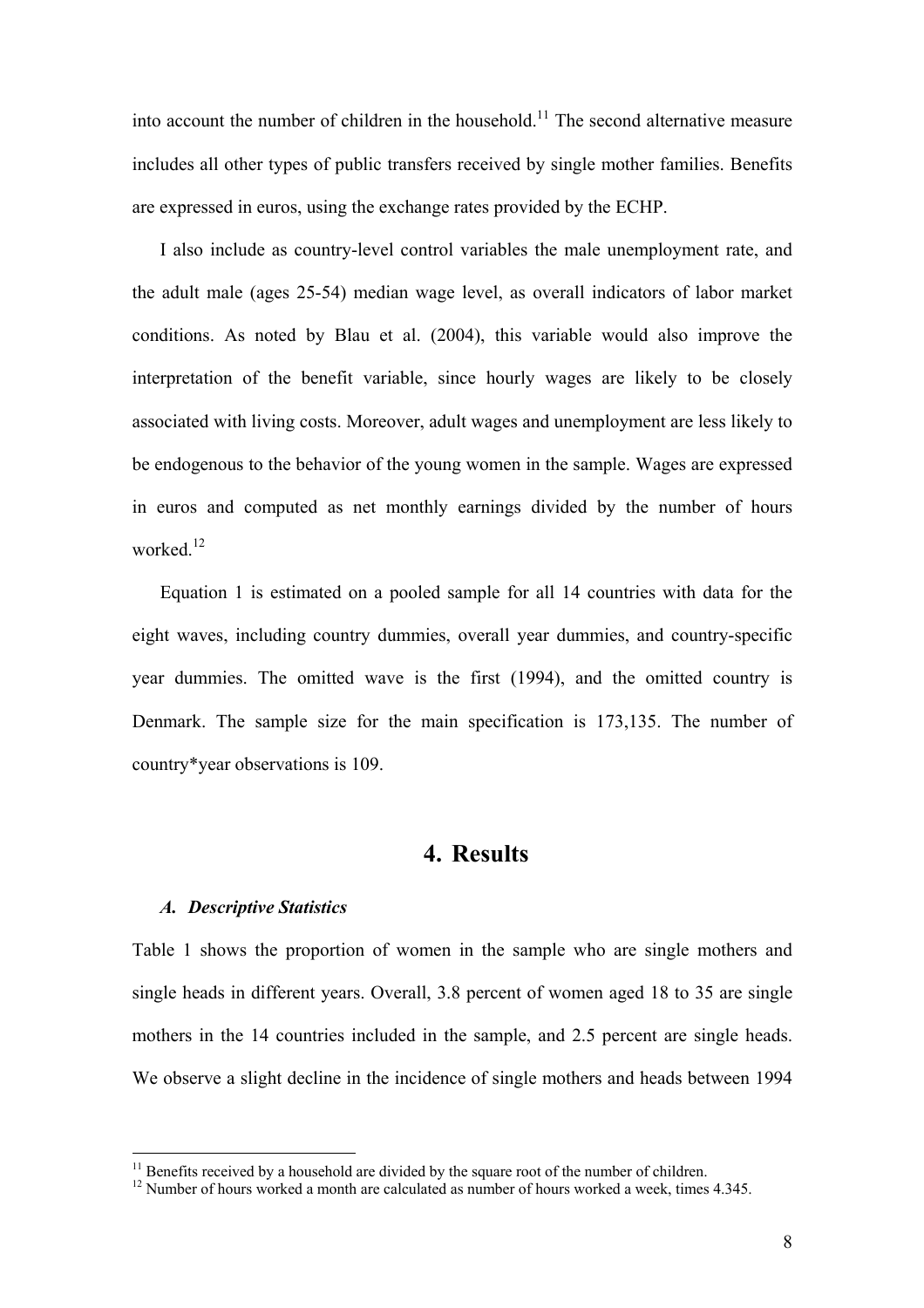and 2001.<sup>13</sup> However, both the incidence and its evolution over time vary considerably across the 14 countries.

Figure 1 displays the proportion of women aged 18 to 35 who are single heads in 1994 and 2001 by country. There are four countries with very low incidence of single mothers: Italy, Greece, Portugal and Spain (less than 1 percent in 2001). At the other end, in the UK more than 8 percent of young women were single heads. Most countries experienced a decline in the proportion of young single heads. The decline was statistically significant (at the  $95\%$  confidence level) only in Denmark and Finland.<sup>14</sup>

Table 2 shows median benefits received by single heads aged 18 to 54 in 2001, by country. Note the high correlation between the level of benefits and the incidence of single mothers. Median benefits are zero both in 1994 and in 2001 in Spain, Italy and Greece, countries with very low prevalence of single mothers. The UK is both the country with highest incidence of single motherhood and one of the highest in terms of benefit levels. This correlation of course does not necessarily imply causality. Once we introduce the country fixed-effects, identification will come from changes in the prevalence of single mothers following changes in benefits within a country and over time. Germany, Ireland and the UK experienced large increases in benefit levels between 1994 and 2001, while there were substantial declines in Austria and The Netherlands.

Descriptive statistics for the main variables included in the regressions can be found in table 3. Mean age is 27. Almost 24 percent of women in the sample have a university degree, while 41 percent have only a high school degree. Average male hourly wage is 6.7 euros, and average unemployment is 6.8.

<sup>&</sup>lt;sup>13</sup> The fall is not significant at the 90% confidence level for either single mothers or single heads. <sup>14</sup> See Gonzalez (2004) for a more detailed analysis of the changes in the incidence of single motherhood

across European countries.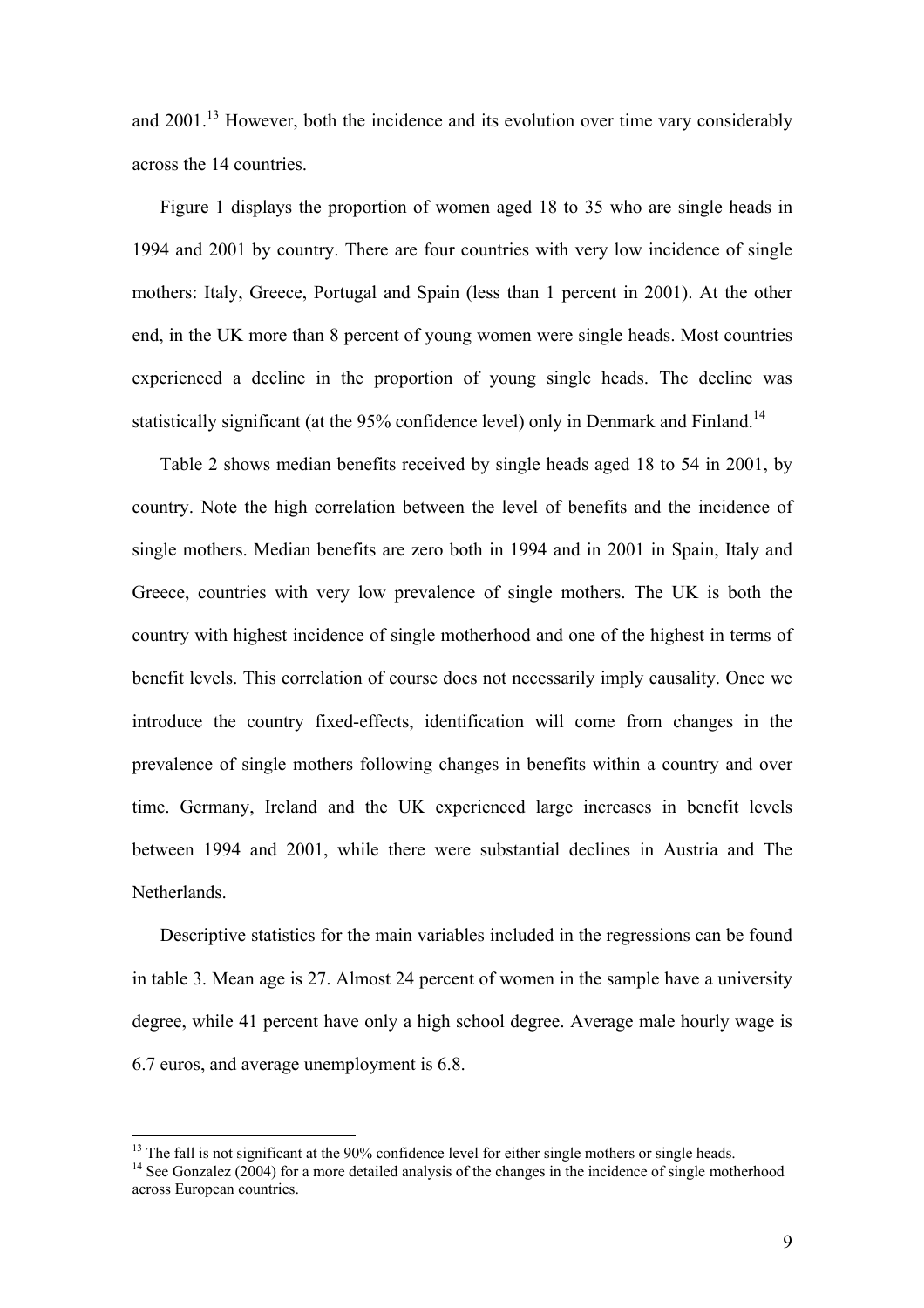#### *B. Main Specification*

Table 4 shows the results of estimating equation 1, for the outcomes of single motherhood and single headship. The entries are the coefficients for the benefits variable and their standard errors. The table presents results for cross-sectional models (a), models with time dummies (b), country dummies (c), and country\*time dummies (d). Results are reported with and without the adult male wage and unemployment rate included.

In the cross-sectional models, the benefit variable has positive and significant coefficients both for single motherhood and headship, indicating that, without taking into account country fixed effects or trends, higher benefits are associated with higher prevalence of single mothers and heads.

The effect does not fade away when we introduce the country and time effects. Once we control for individual characteristics and some proxies for labor and marriage market conditions, and we introduce year dummies that are common for all countries as well as country fixed-effects (panel c), the estimated effect is smaller than suggested by the cross-sectional correlations, but it remains positive and significant. In this specification, the magnitude of the coefficient is twice as large in the single heads regressions than in the single mothers one. This suggests that benefit levels may have a stronger effect on co-residence arrangements than on fertility or partnership decisions.

However, even a specification with country dummies does not account for unmeasured factors at the country level such as changing norms and other time-varying forces that may cause changes in both benefits and the incidence of single motherhood. The use of the eight waves of the ECHP enables us to account for these factors by including of country-specific year dummies. Even in these specifications, benefits remain positive and significant. On average, 1,000 more euros in yearly benefits is

10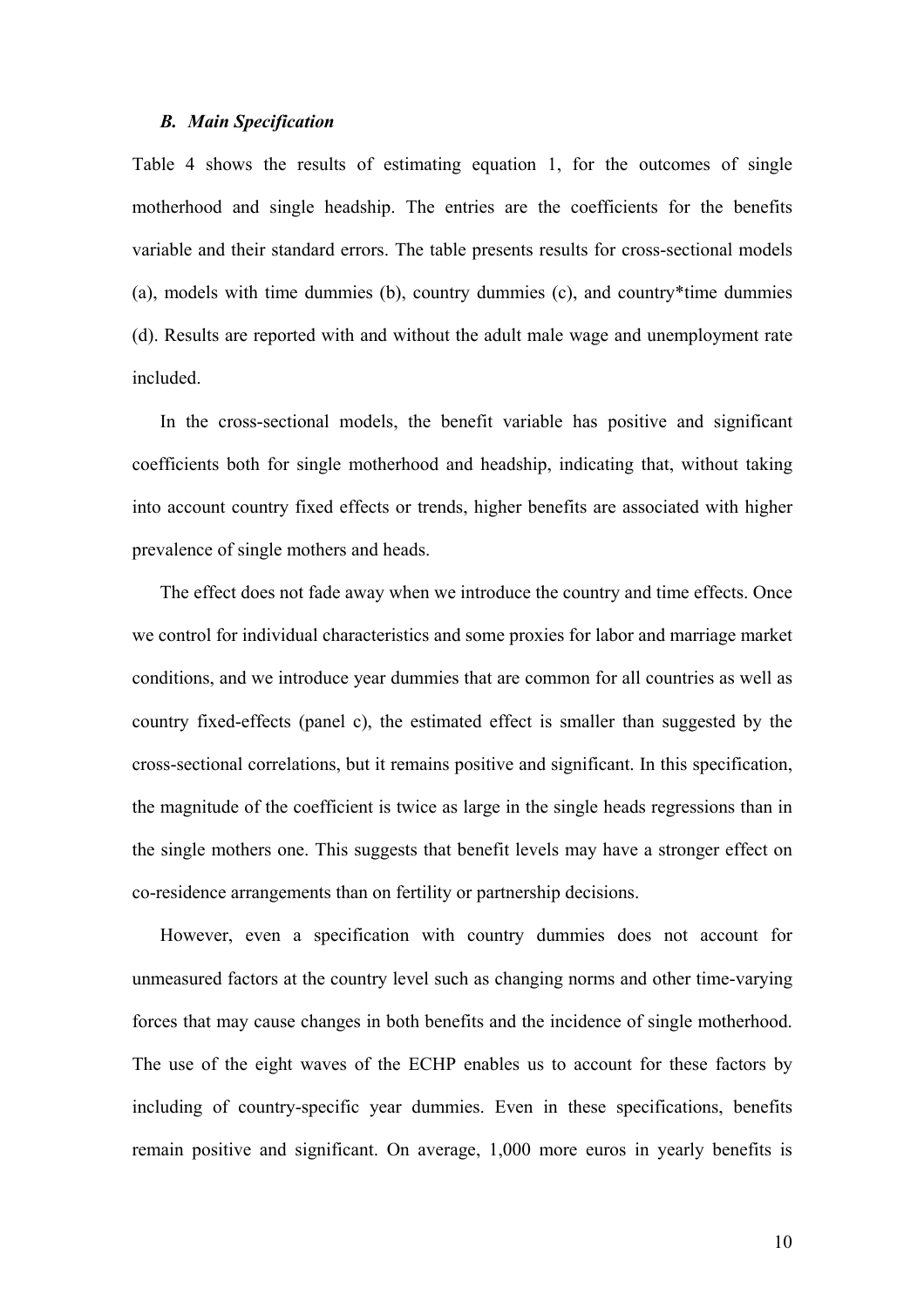associated with an incidence of single mothers about .7 percentage points higher, according to this specification.<sup>15</sup>

Table 5 shows the coefficients for the rest of the explanatory variables in selected specifications. As reported in previous studies, older, less educated women are significantly more likely to become single mothers. Note that age has a stronger effect on headship, while the effect of education is stronger for single motherhood. Male unemployment rates show negative coefficients, and this variable is significant in some specifications. Male wages have a significant positive effect only in the final specification for single heads, suggesting that higher wages are associated with a higher incidence of single headship. The interpretation of the coefficients on male wages and unemployment is however not straightforward since they are capturing both labor market and marriage market effects.

The coefficients in panel (d) of table 4 are surprisingly high compared with (c). As a robustness check, I run the same regression excluding each of the individual countries one by one. It turns out that the size of the coefficient is very sensitive to the inclusion of certain countries. This is not true for specification  $(c)$ .<sup>16</sup> Moreover, practically none of the country\*year dummies are significant, and only some of the country dummies. This points toward a more robust specification where the year effects could be allowed to vary by groups of countries. A natural grouping is suggested by the welfare state regimes classification (Esping-Andersen, 1990).<sup>17</sup> Table 6 thus shows the results from

<sup>&</sup>lt;sup>15</sup> Note that average benefits are 1,920 a year. Also, although the coefficients are similar for single mothers and heads, since the incidence of single heads is lower, the size of the effect is different (an 18% increase in the prevalence of single mothers vs. an increase of about 28% in the number of single heads). <sup>16</sup> The coefficient for single mothers varies only between 0.023 and 0.063 depending on which individual

country is excluded.

<sup>&</sup>lt;sup>17</sup> The *liberal* or Anglosaxon model, with little involvement of the state in the provision of social welfare and where social security is regarded as being a matter of individual responsibility (UK and Ireland). The *conservative* or Continental model, where social security is financed mainly by contributions from dependent workers and institutions provide incentives for a one-breadwinner family model (Germany, The Netherlands, France, Austria, Belgium, Luxembourg).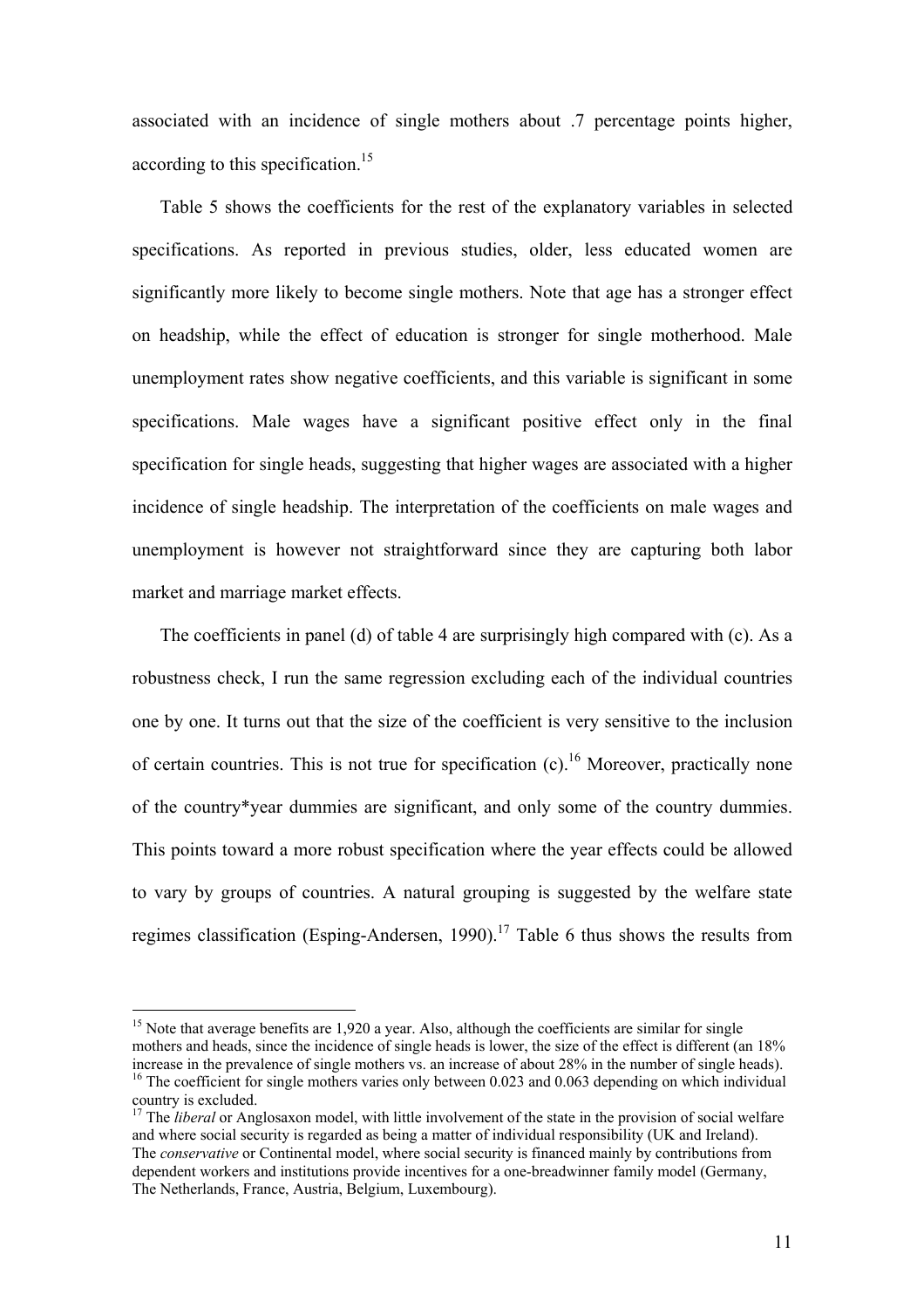regressions where instead of country dummies, indicators for four groups of countries are interacted with the year dummies. The coefficients for the benefit variables now fall from around .24 in the specification without the country dummies to .12 once we include indicators for groups of countries (which are significant). The size of the coefficients remains essentially unchanged when we include the group\*year interactions (some of which are now significant). According to these specifications, on average, 1,000 more euros in yearly benefits is associated with an incidence of single mothers about .3 percentage points higher, for an average prevalence of 3.8 percent of women. This implies an 8% increase in the number of single mothers, while the effect on single headship would be a 13% increase.

#### *C. Additional Specifications and Robustness Checks*

The reported results are robust to a variety of alternative specifications. The regressions are run with several different age cuts for women, with very similar results. Robust standard errors, clustered by country, are estimated. I also include additional interaction terms in the regressions; in particular age and education are interacted with the country and year dummies. 18

Alternative definitions are explored for the benefits variable. In particular, adjusting benefits received by a family by the number of children in the household barely alters the coefficients. Mean benefits are also employed instead of median. Finally, an additional measure of public support is explored, that includes all public transfers

The *social-democratic* or Scandinavian model, that secures a high level of (tax-financed) social welfare for all citizens (Finland, Denmark).

The *familistic* or Southern model, where the state takes responsibility for securing a basic level of social security while it is assumed that informal assistance is provided by family networks (Spain, Portugal, Italy, Greece).

<sup>&</sup>lt;sup>18</sup> Tables are available upon request.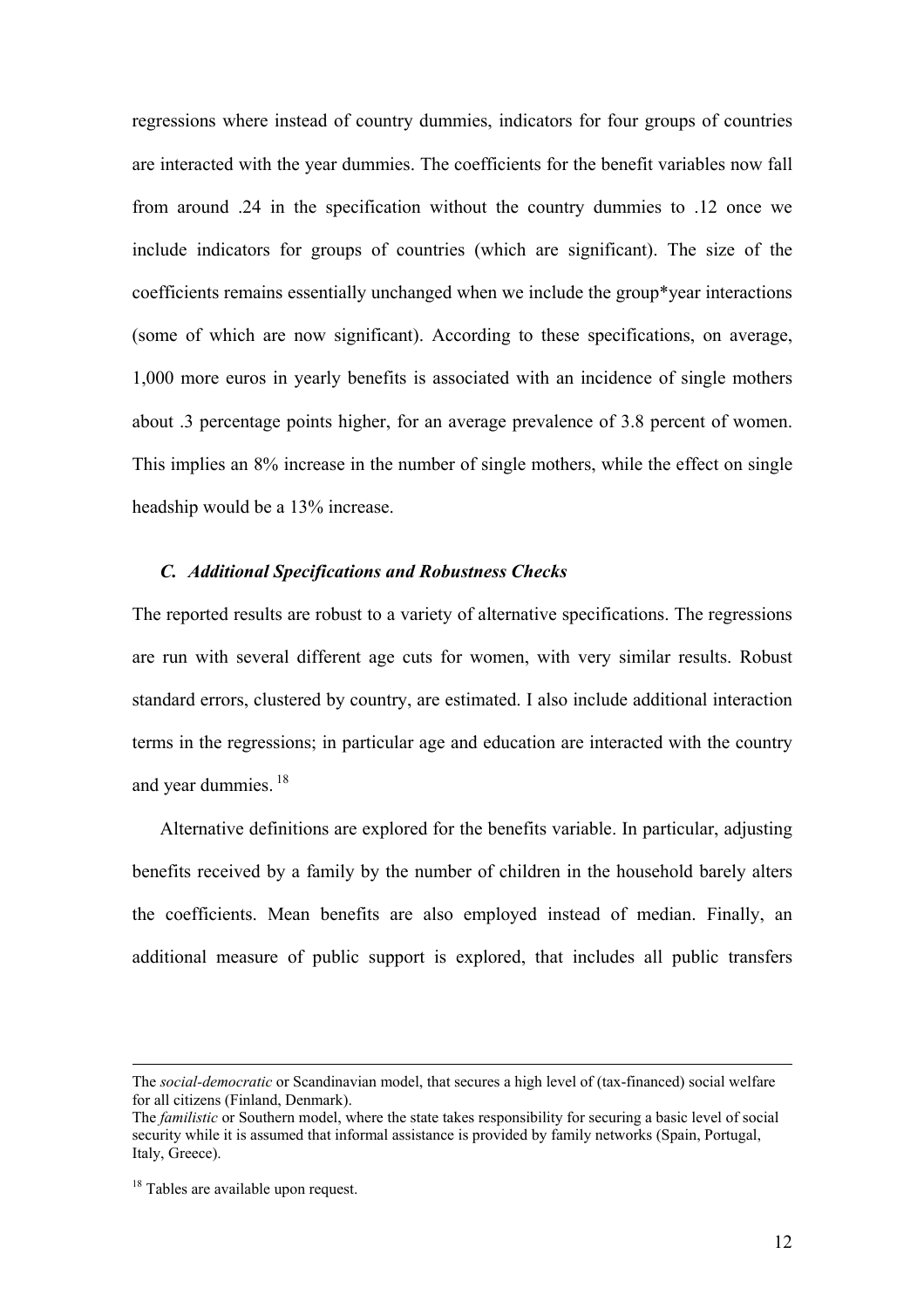received by single mother families. This alternative measure yields smaller (but positive) coefficients that are not always significant.

Low-educated women are more likely to be affected by changes in benefit levels than more educated young women. Thus regressions are estimated excluding women with a university education, and excluding also those with a high school degree. Benefits remain significant and the magnitude of the effects is barely altered.

Economic theory also suggests that the incentives faced by women at risk of becoming single mothers may be quite different for never married women who decide to have a child on their own, versus married women with children and considering divorce. As a first approximation to these two channels into single motherhood, I estimate the regressions separately for never married women and ever married women with children. These results are reported in table 7. Benefits turn out to be significantly associated with both the incidence of out-of-wedlock childbearing and divorce among married women with children.

Hoynes (1997) noted that, in a panel data source, if the composition of state (or, in our case, country) populations changes over time through migration of individuals and sample attrition or entry, the state (country) fixed-effects specification may still yield spurious results, which could be avoided with the inclusion of individual fixed effects. Since the ECHP is a longitudinal database, this concern led us to explore specifications with individual fixed effects. Note that, if no one moved and no one left or entered the panel after the first wave, then country fixed effects and individual fixed effects would provide the same information.

The coefficients for the benefit variable in several different specifications with individual fixed-effects are shown in table 8. Note that identification now comes only from women whose status in terms of the outcome variable changed during the period,

13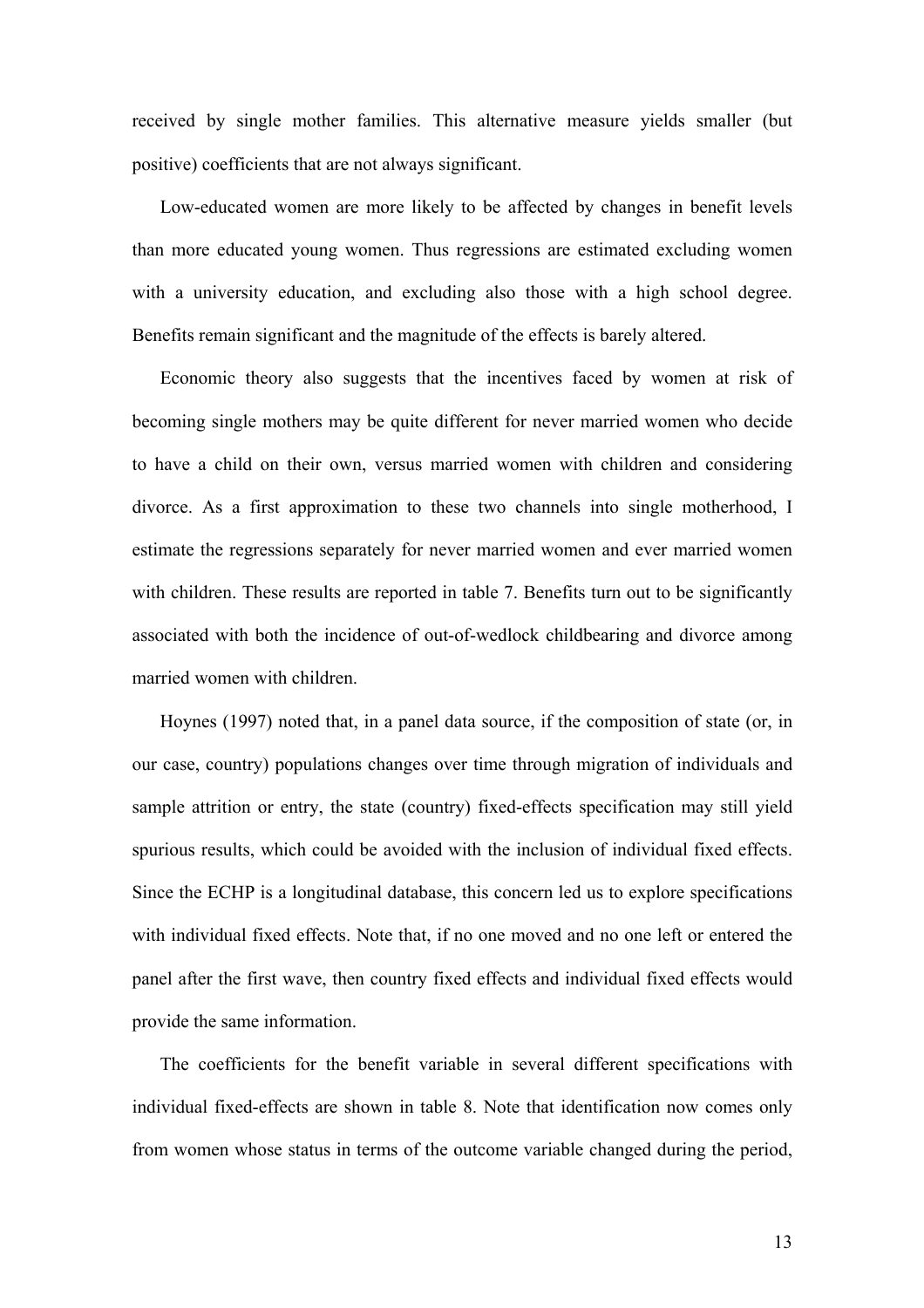thus the number of observations has substantially dropped,<sup>19</sup> which is potentially a problem given the already low number of observations in some of the countries. The specifications with country dummies and country-specific year dummies yield insignificant coefficients.

The results when including observations for all women aged 18 to 45 in the regressions are shown in panels c and d. Including older women may be more appropriate in the fixed-effect specifications since we are focusing on women who either become a single mother or transition out of this state, thus at least some family formation or dissolution decisions are being taken at the time the survey is conducted. The inclusion of older women increases the number of observations.<sup>20</sup> Now the specifications with country dummies yield positive and significant coefficients. According to specification (c), benefits affect single headship significantly, but not single motherhood, suggesting again that benefit levels may alter co-residence arrangements rather than the fertility or partnership decisions.

The results presented here should be interpreted with some caution, due to several remaining caveats. First, it would be desirable to include more detailed measures of labor demand and supply in the regressions, for both men and women and, if possible, stratified by education level. Separate controls for marriage market conditions would also be desirable. Second, the data set covers only an eight-year period, thus we do not capture long-term trends in benefits or the incidence of single mothers. Moreover, the reduced-form specification limits the interpretation of the results. For instance, we cannot separate the effects of the overall generosity of the welfare system from the degree of targeting. Finally, a more refined measure of benefit levels would reflect the

 $19$  From 173,135 to 10,590 (in the regressions for single motherhood) and 7,253 (in the regressions for single headship).

 $20\,22,847$  in the regressions for single motherhood and 17,738 in the regressions for single headship.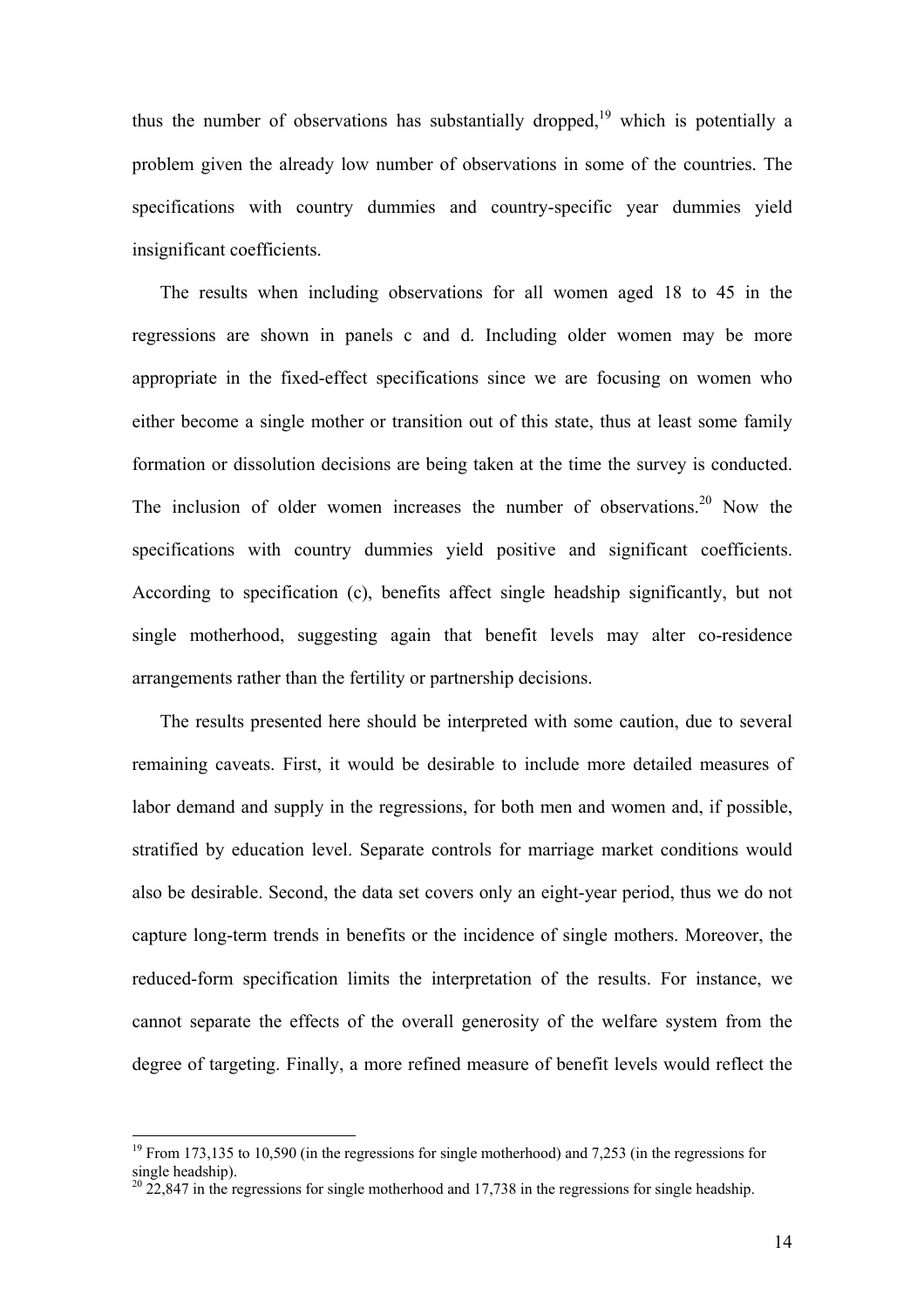national benefit schedules, rather than benefits actually received by single mother households. These issues will be addressed in future research.

# **5. Conclusions**

This paper estimates the effect of benefits on the incidence of single motherhood in Europe. Using ECHP data from 1994 through 2001, regressions are estimated where the likelihood of a young woman being a single mother is assumed to depend on her personal characteristics, labor and marriage market conditions, and public support, as well country fixed effects and country-specific time trends. Controlling for country fixed effects and trends is important since country-specific factors such as norms or other unmeasured social or economic factors and their evolution over time may affect both the provision of benefits and individual family-formation decisions.

A simple cross-section shows that the countries where single mothers are more prevalent also provide higher benefit levels. This association may reflect unmeasured factors that affect both single parenthood and benefits. Once we control for individual characteristics and some proxies for labor and marriage market conditions, and we introduce country fixed-effects, the estimated effect is smaller than suggested by the cross-sectional correlations, but it remains positive and significant.

Even a specification with country dummies does not account for unmeasured factors at the country level, such as changing norms and other time-varying forces, that may cause changes in both benefits and the incidence of single motherhood. The use of the eight waves of the ECHP enables us to account for these factors by including of year trends that are specific for each country or group of countries. Even in these specifications, benefits remain positive and significant. The preferred specification suggests that an increase in family allowances or social assistance to single mother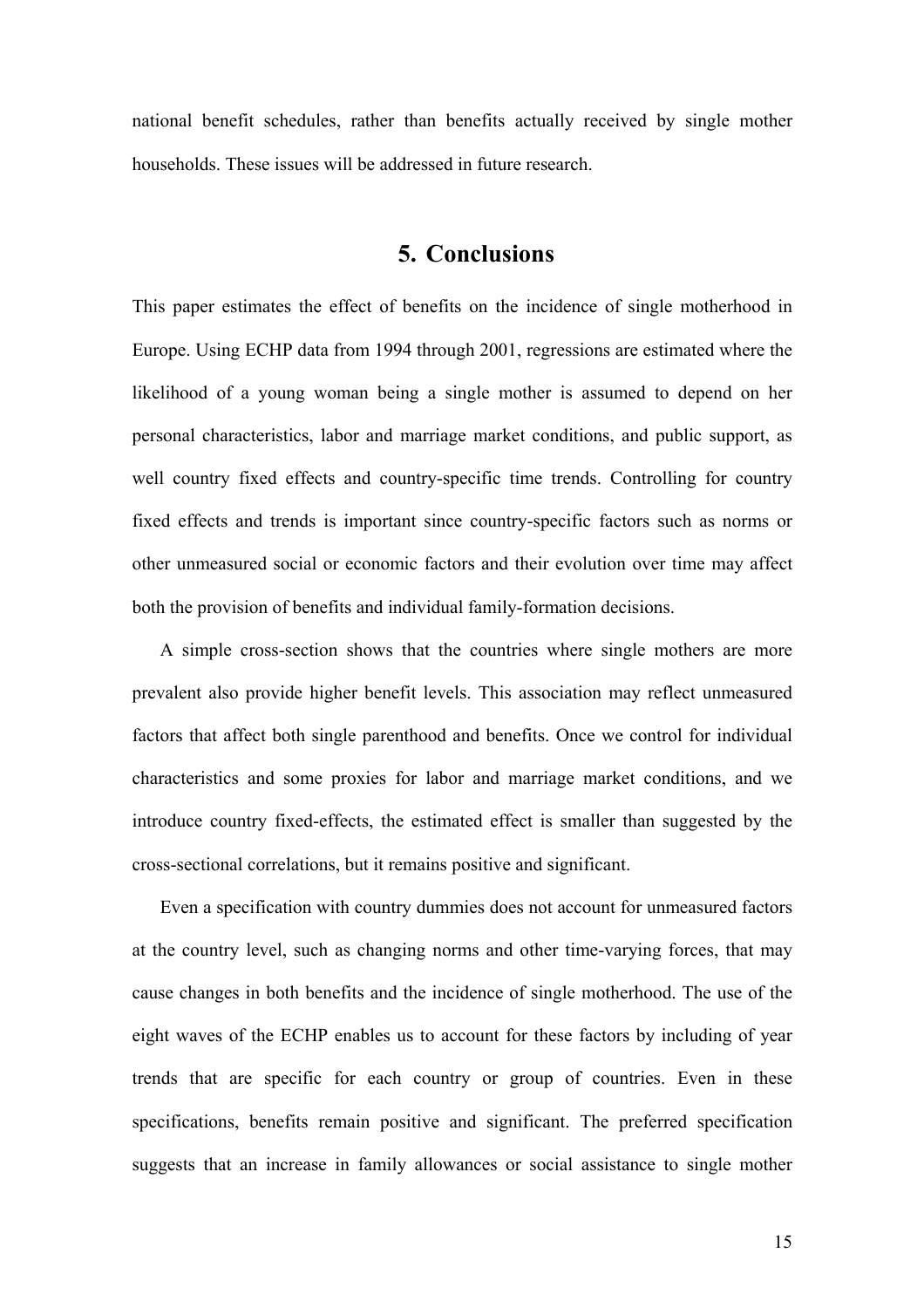families of 1,000 euros a year would result in an 8% percent increase in the likelihood of a young woman being a single mother.

Thus, the results provide some evidence suggesting that fertility, partnership and coresidence decisions are, as predicted by economic theory, affected by economic incentives. These incentives should be taken into account when designing benefit schedules.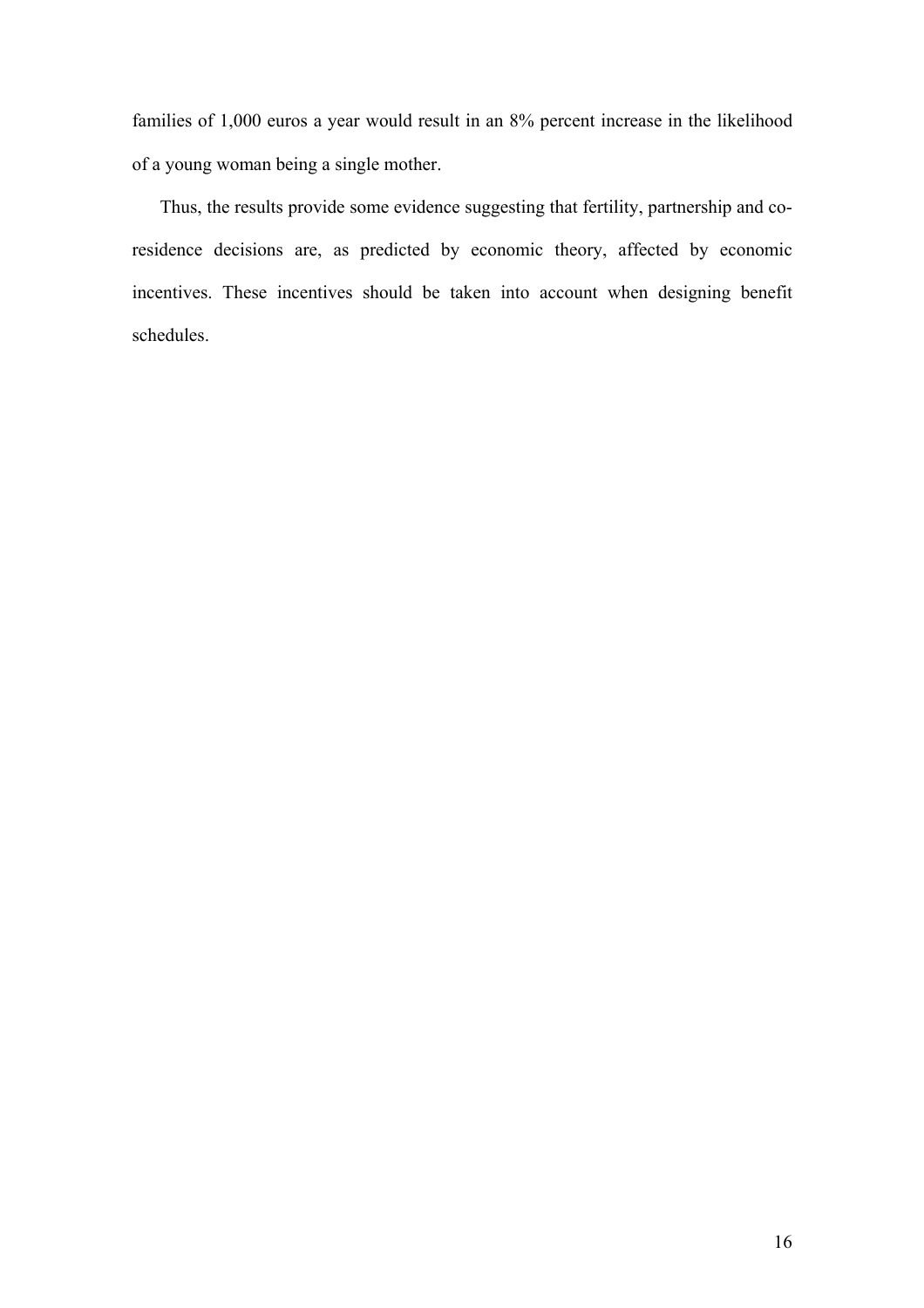## **References**

- Akerlof, G. A., J. L. Yellen and M. L. Katz. 1996. "An Analysis of Out-Of-Wedlock Childbearing in the United States." *Quarterly Journal of Economics* 111(2): 277-317.
- Angrist, J. 2000. "Consequences of Imbalanced Sex Ratios." NBER Working Paper 8402.
- Becker, G. S. 1960. ''An Economic Analysis of Fertility.'' In *Demographic and Economic Change in Developed Countries*. Princeton, NJ: Princeton University Press.
- Becker, G. S. 1973. ''A Theory of Marriage: Part I.'' *Journal of Political Economy* 81(4): 813-846.
- Becker, G. S. 1974. ''A Theory of Marriage: Part II.'' *Journal of Political Economy* 82(2): S11-S26.
- Becker, G. S. 1981. *A treatise on the Family*. Cambridge, Mass.: Harvard University Press.
- Becker, G. S. and R. J. Barro. 1988. "A Reformulation of the Economic Theory of Fertility." *Quarterly Journal of Economics* 103(1): 1-25.
- Becker, G. S., E. M. Landes and Robert T. Michael. 1977. ''An Economic Analysis of Marital Instability.'' *Journal of Political Economy* 85(6): 1141-1188.
- Blau, F., L. Kahn and J. Waldfogel. 2004. "The Impact of Welfare Benefits on Single Motherhood and Headship of Young Women. Evidence from the Census." *Journal of Human Resources* 39(2): 382-404.
- Brien, M. 1997. "Racial Differences in Marriage and the Role of Marriage Markets." *Journal of Human Resources* 32: 741-778.
- Burdett, K. and J. F. Ermisch. 2002. "Single Mothers." Institute for Social and Economic Research Working Paper 30-2002. University of Essex.
- Del Bono, Emilia. 2004. "Pre-Marital Fertility and Labour Market Opportunities: Evidence from the 1970 British Cohort Study." IZA Discussion Paper No. 1320.
- Duncan, G. and S. Hoffman. 1990. "Welfare Benefits, Economic Opportunities and the Incidence of Out-of-Wedlock Births Among Black Teenage Girls." *Demography* 27(4): 519-535.
- Edlund, L. 2000. "Custodial Rights and the Rise in Out-of-Wedlock Fertility". Unpublished draft. Columbia University.
- Ellwood, D. and M. J. Bane. 1985. "The Impact of AFDC on Family Structure and Living Arrangements." *Research in Labor Economics* 7: 137-207.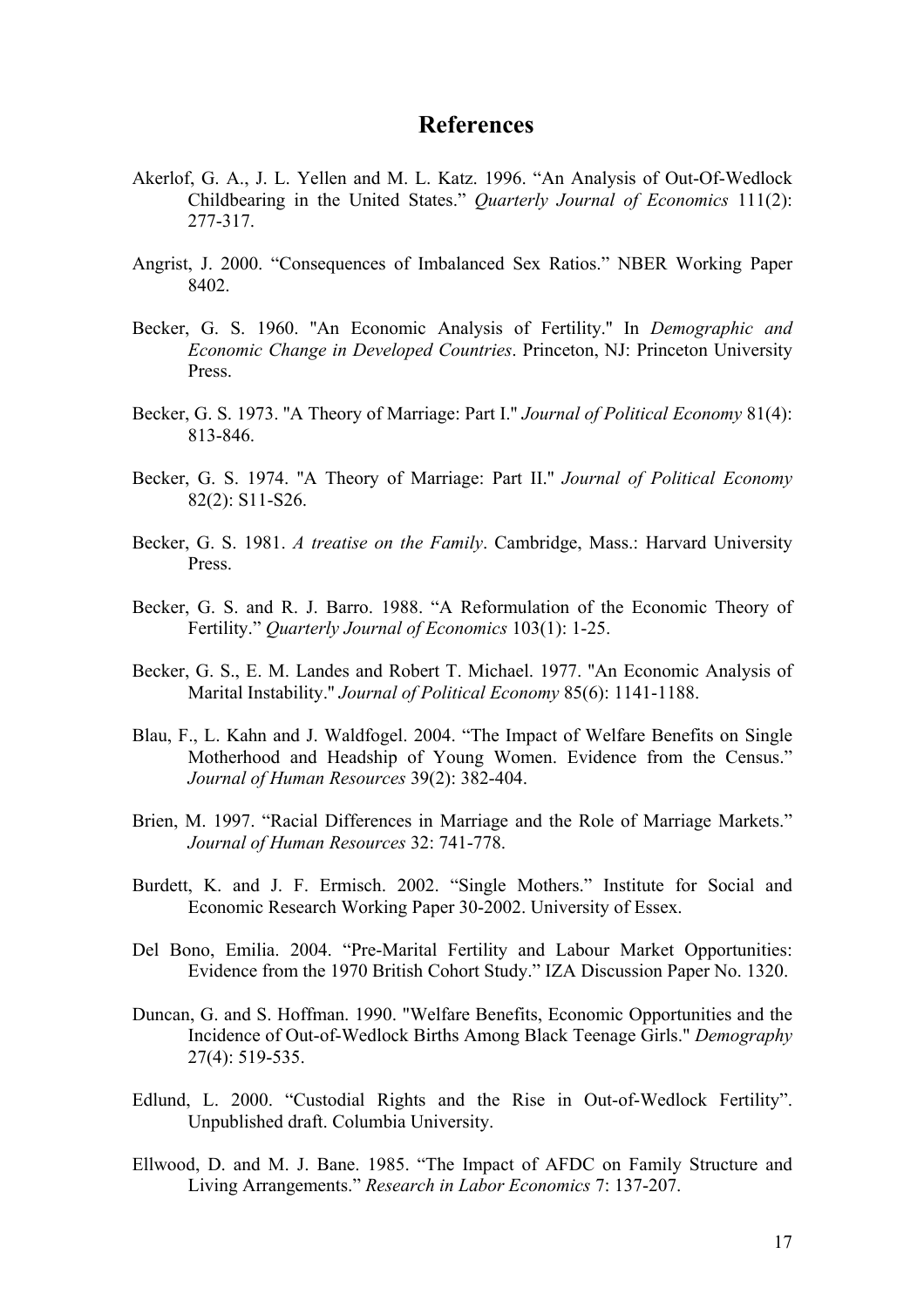Esping-Andersen, G. 1990. *The Three Worlds of Welfare Capitalism.*

- González, Libertad. 2004. "The Determinants of the Prevalence of Single Mothers: A Cross-Country Analysis." Unpublished draft. Universitat Pompeu Fabra.
- González, Libertad. 2004. "Single Mothers in Europe: A Decomposition Approach." Unpublished draft. Universitat Pompeu Fabra.
- Hoffman, S. and G. Duncan. 1988. "A Comparison of Choice-Based Multinomial and Nested Logit Models: The Familiy Structure and Welfare Use Decisions of Divorced or Separated Women." *Journal of Human Resources* 23: 550-562.
- Hoynes, H. W. 1997. ''Does Welfare Play Any Role in Female Headship Decisions?'', *Journal of Public Economics* 65: 89-118.
- Krein, S. F. and A. H. Beller. 1988. "Educational Attainment of Children From Single-Parent Families: Differences by Exposure, Gender, and Race." *Demography* 25(2): 221-234.
- Lerman, R. 1996. "The Impact of the Changing US Family Structure on Child Poverty and Income Inequality" *Economica* 63(250): S119-39.
- McLanahan, S. 1994. "The Consequences of Single Motherhood", *American Prospect* 18: 48-58.
- McLanahan, S. and G. Sandefur. 1994. *Growing up with a single parent: what hurts, what helps*. Cambridge, Mass.: Harvard University Press.
- Moffitt, R. 1994. "Welfare Effects on Female Headship with Area Effects." *Journal of Human Resources* 29: 621-636.
- Moffitt, R. 1995. "The Effect of the Welfare System on Nonmarital Childbearing." In *Report to Congress on Out-of Wedlock Childbearing*. National Center for Health Statistics 95-1257-1. Hyattsville, Md.: Public Health Service.
- Moffitt, R. 1998. "The Effect of Welfare on Marriage and Fertility." In *Welfare, the Family, and Reproductive Behavior*, ed. R. Moffitt. Washington: National Academy Press.
- Moffitt, R. 2001. "Welfare Benefits and Female Headship in U.S. Time Series". In *Outof-Wedlock: Causes and Consequences of Nonmarital Fertility*, eds. L. Wu and B. Wolfe. Russell Sage Foundation.
- Murray, C. 1984. *Losing Ground American Social Policy, 1950-1980*. New York: Basic Books.
- Neal, D. 2004. "The Relationship Between Marriage Market Prospects and Never-Married Motherhood." Forthcoming, *Journal of Human Resources*.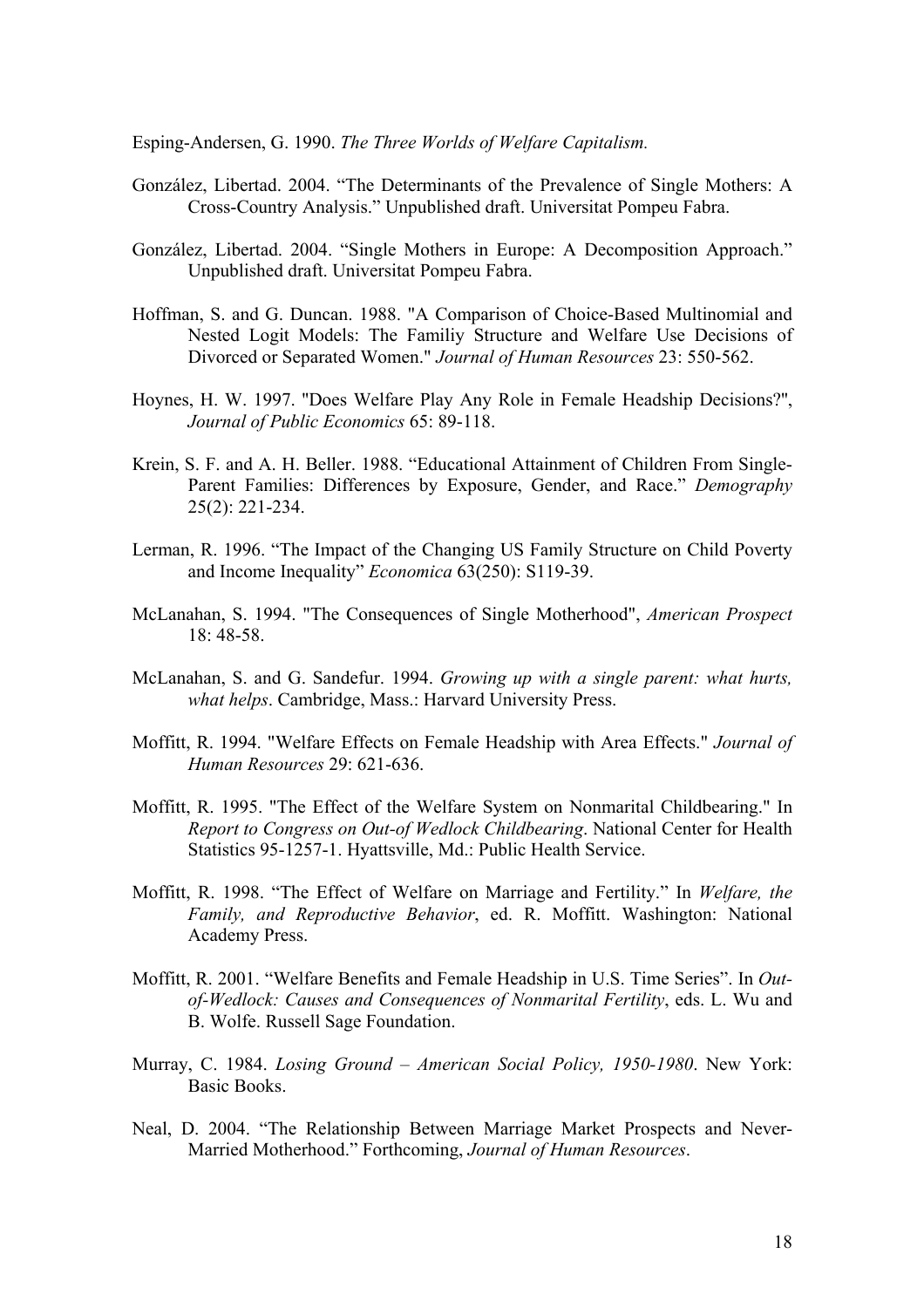- Oppenheimer, V. K. 1994. "Women's Rising Employment and the Future of the Family in Industrial Societies." *Population and Development Review* 20: 293-342.
- Rich, L. M. and S. Kim. 2002. "Employment and the Sexual and Reproductive Behavior of Female Adolescents." *Perspectives on Sexual and Reproductive Health* 34(3): 127-134.
- Rosenzweig, M. R. 1999. "Welfare, Marital Prospects, and Nonmarital Childbearing." *The Journal of Political Economy* 107(6): S3-S32.
- Schmidt, L. 2002. "Murphy Brown Revisited: Human Capital, Search and Nonmarital Childbearing Among Educated Women." Unpublished draft. Williams College.
- Schultz, P. T. 1994. "Marital Status and Fertility in the United States. Welfare and Labor Market Effects." *The Journal of Human Resources* 29: 637-669.
- Wallace, G. 2000. "An Assessment of Several Explanations for the Decline in Marriage." Unpublished draft. University of Wisconsin.
- Willis, R. J. 1999. ''A Theory of Out-Of-Wedlock Childbearing.'' *Journal of Political Economy* 107(6): S33-S64.
- Wilson, W. J. 1987. *The Truly Disadvantaged*. Chicago: University of Chicago Press.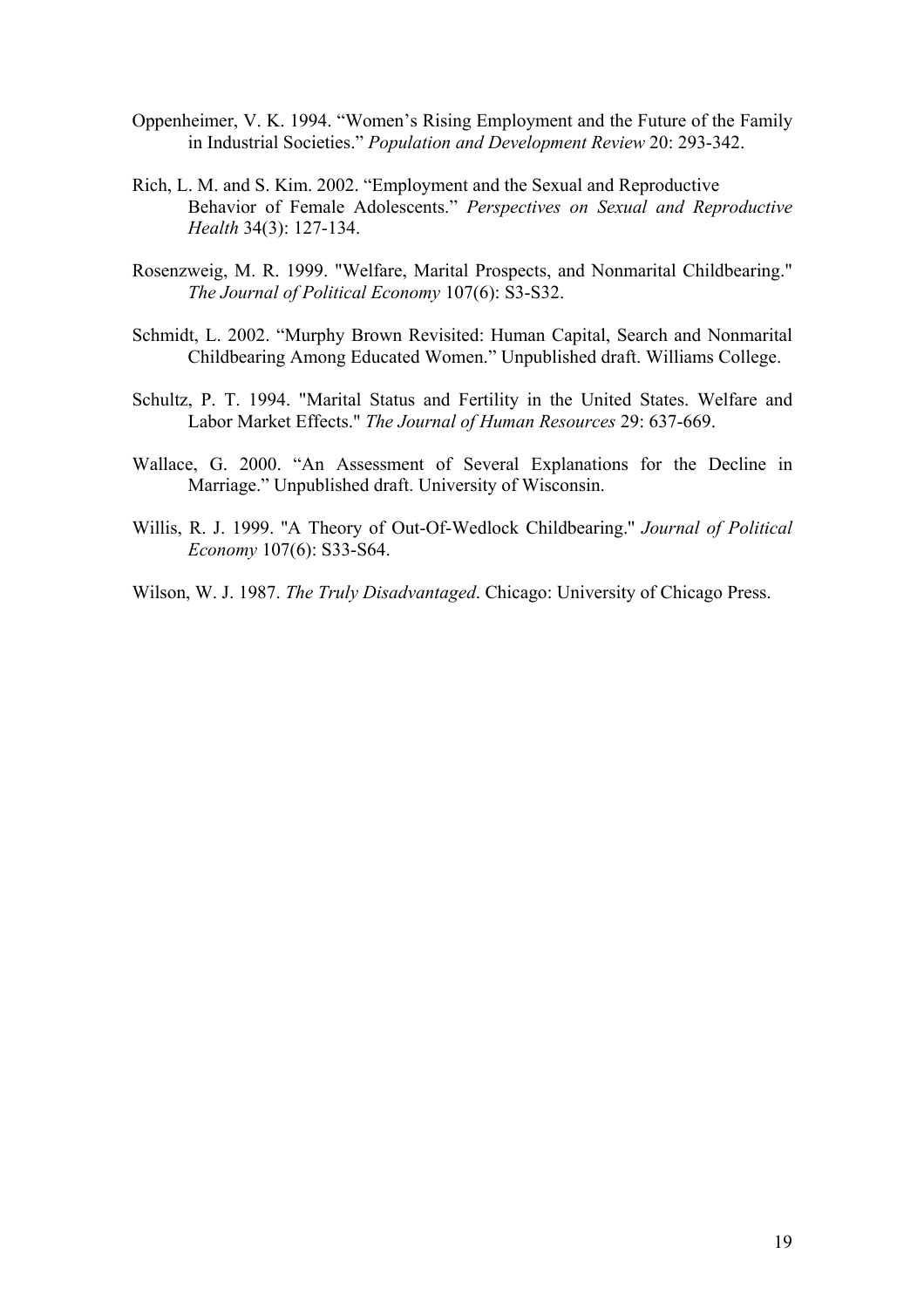

Figure 1. Proportion of Women Aged 18 to 35 Who Are Single Heads

Note: ECHP data, waves 1 and 8, except for Finland (waves 3 and 8) and Austria (waves 2 and 8). Person weights have been used. Single heads are defined as unmarried women aged 18 to 35 who live on their own with their children, at least one of them younger than 18. The error bars show  $\pm$  1.645 the standard deviation of the proportions.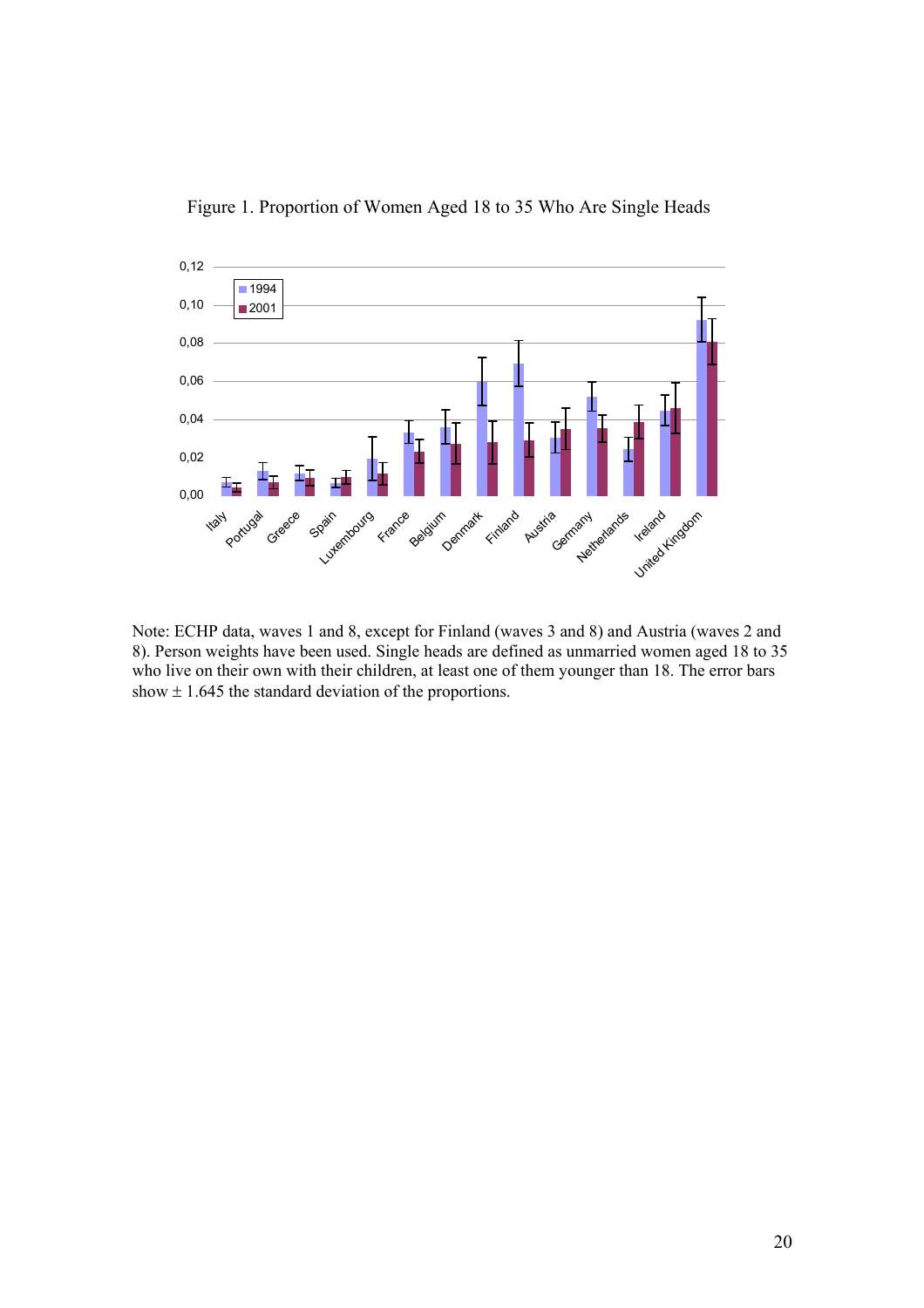|       | Single mothers | Single heads |
|-------|----------------|--------------|
| 1994  | 0.0385         | 0.0258       |
| 1997  | 0.0383         | 0.0241       |
| 2001  | 0.0357         | 0.0225       |
| A11   | 0.0380         | 0.0245       |
| Waves |                |              |
| N     | 173,135        | 173,135      |

Table 1. Proportion of Women 18-35 Who Are Single Mothers

Note: ECHP data for 14 countries (all but Sweden), waves 1 through 8. Unweighted means are shown. Single mothers are defined as unmarried women aged 18 to 35 who live with their children, at least one of them younger than 18, and without a partner (but maybe with other relatives). Single heads are defined as single mothers who live on their own with their children.

|                | 1994  | 2001  |
|----------------|-------|-------|
| Denmark        | 4,057 | 4,410 |
| Netherlands    | 5,838 | 3,348 |
| Belgium        | 2,189 | 2,975 |
| France         | 1,630 | 1,295 |
| Ireland        | 3,897 | 6,689 |
| Italy          |       |       |
| Greece         | 0     | 0     |
| Spain          | 0     | 0     |
| Portugal       | 216   | 384   |
| Austria        | 3,277 | 2,093 |
| Finland        | 2,861 | 3,213 |
| Germany        | 468   | 3,313 |
| Luxembourg     | 2,829 | 2,336 |
| United Kingdom | 3,441 | 6,165 |

Table 2. Median Benefits Received by Single Heads in 2001

Note: ECHP data, waves 1 and 8, except for Finland (waves 3 and 8) and Austria (waves 2 and 8). Single heads are defined as unmarried women who live on their own with their children, at least one of them younger than 18. Benefit levels are expressed in euros and include familyrelated allowances and social assistance. The medians are calculated for the sample of single heads aged 18 to 54.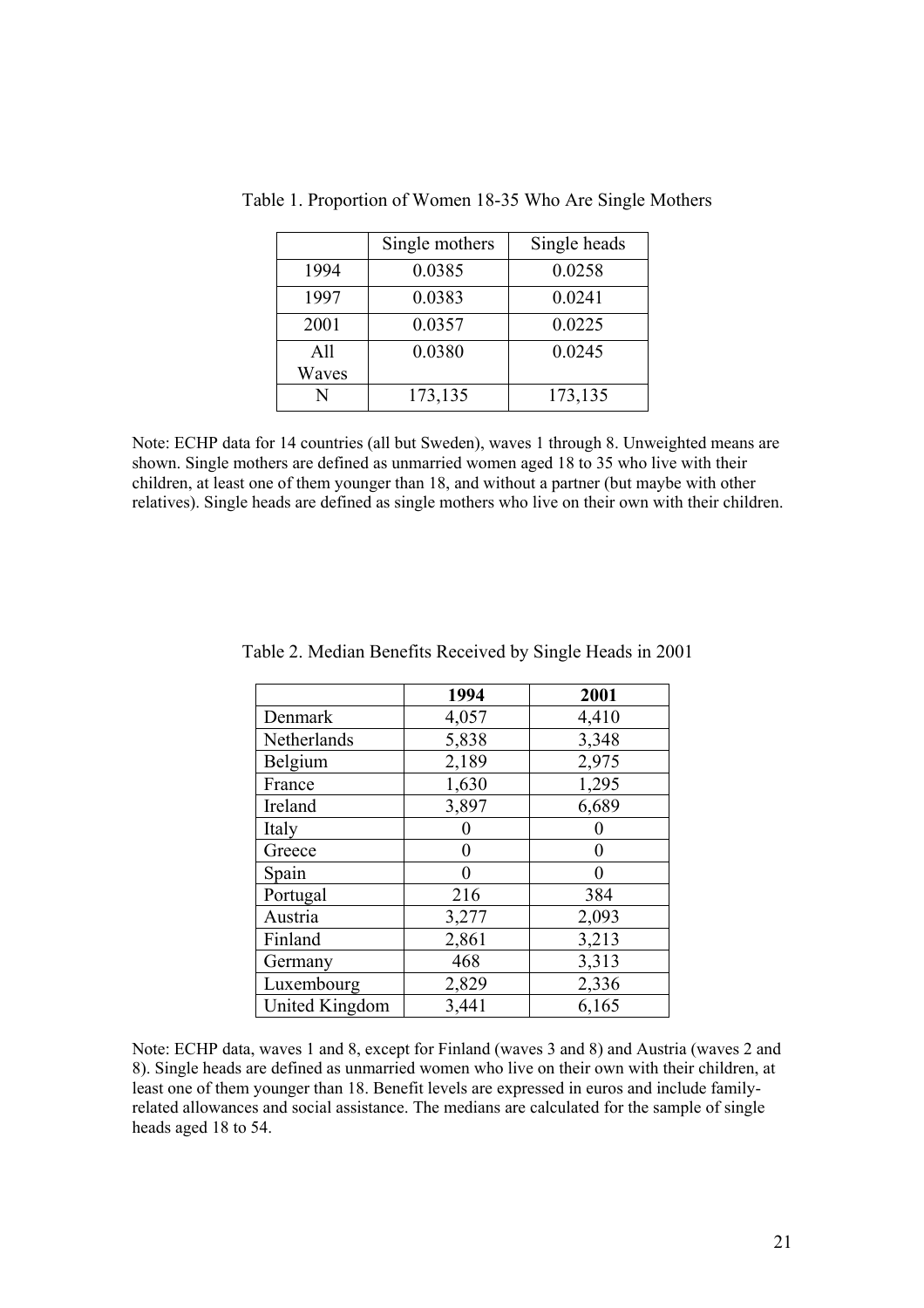| Table 3. Descriptive Statistics |  |
|---------------------------------|--|
|---------------------------------|--|

| Variable        | Mean      | Std. Dev. | Min  | Max     |
|-----------------|-----------|-----------|------|---------|
|                 |           |           |      |         |
| Single heads    | 0,0245    | 0,1547    | 0    | 1       |
| Single mothers  | 0,0380    | 0,1912    | 0    | 1       |
| Age             | 26,6535   | 5,1759    | 18   | 35      |
| High school     | 0,4094    | 0,4917    | 0    | 1       |
| University      | 0,2389    | 0,4264    | 0    | 1       |
| Male unemp.     | 6,7872    | 3,3129    | 1,1  | 16,4    |
| Male wage       | 6,7458    | 2,3339    | 2,19 | 13,89   |
| <b>Benefits</b> | 1920,1380 | 1930,0840 | 0    | 6688,98 |

Note: ECHP data, waves 1 through 8, except for Finland (waves 3 through 8) and Austria (waves 2 through 8). Sample size is 173,135. Benefit levels and male wages are expressed in euros.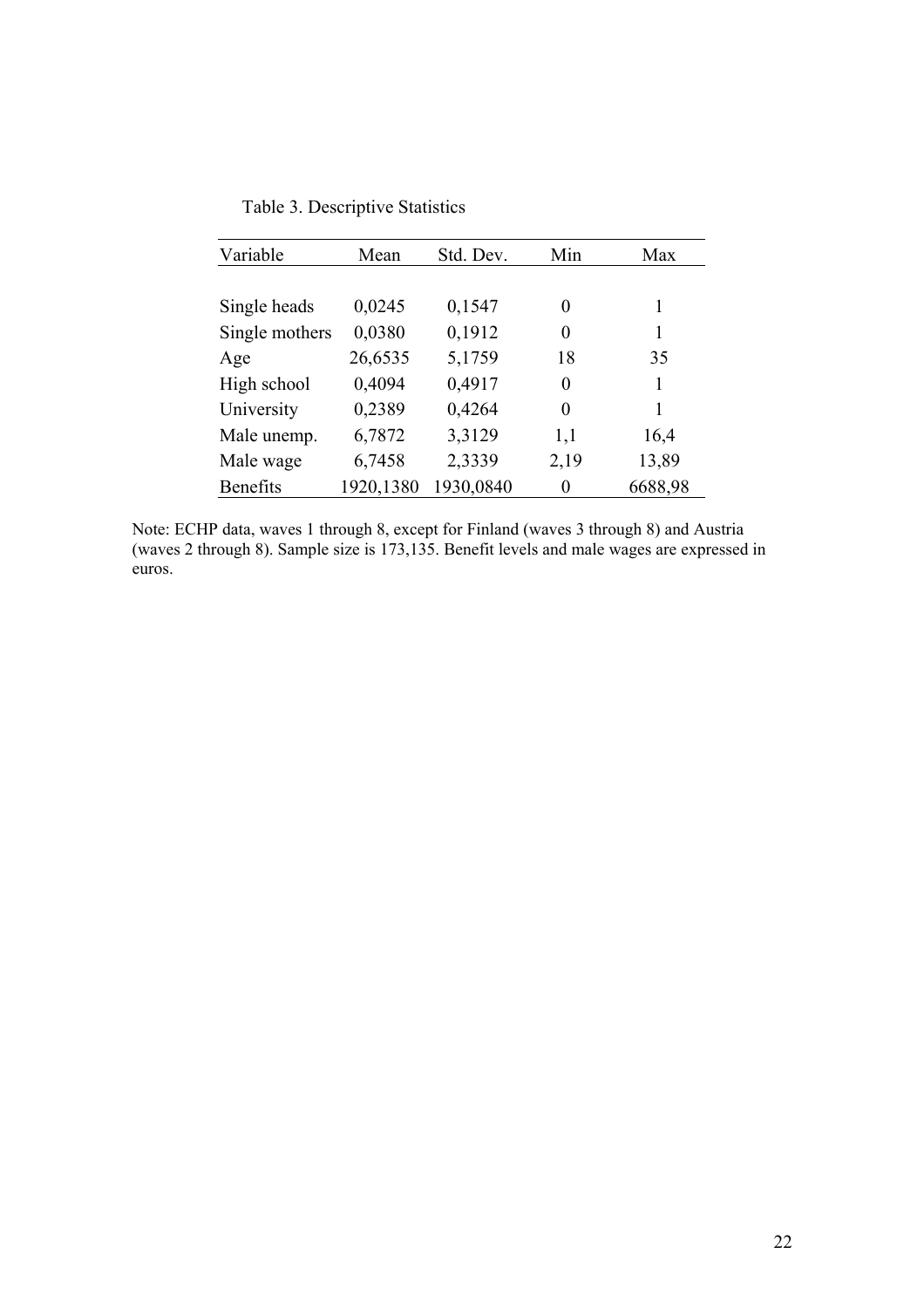|                                              | Single mother |         | Single head |         |
|----------------------------------------------|---------------|---------|-------------|---------|
| a) Cross Section                             |               |         |             |         |
| Age and education                            | 0,2279        | $^\ast$ | 0,2686      | *       |
|                                              | (0,0063)      |         | (0,0078)    |         |
| Age, education, male wage                    | 0,2498        | *       | 0,2336      | $\star$ |
| and male unemployment                        | (0,0815)      |         | (0,0098)    |         |
| b) Year dummies                              |               |         |             |         |
| Age, education, male wage                    | 0,2518        | *       | 0,2290      | $\star$ |
| and male unemployment                        | (0,0832)      |         | (0,0099)    |         |
| c) Country and year dummies                  |               |         |             |         |
| Age, education, male wage                    | 0,0485        | *       | 0,0959      | *       |
| and male unemployment                        | (0,0229)      |         | (0,0278)    |         |
| d) Country, year and country-year<br>dummies |               |         |             |         |
| Age, education, male wage                    | 0,2637        |         | 0,2438      | *       |
| and male unemployment                        | (0, 1041)     |         | (0, 1147)   |         |

Table 4. Coefficients for the Effect of Benefits on Single Motherhood and Headship.

Note: The coefficients are from logit regressions using ECHP data for 14 countries in eight waves (1994 through 2001). Standard errors are shown in parenthesis. The sample includes all women aged 18 to 35. The number of observations is 173,135. Other variables included in the regressions are specified in the table. The asterisks indicate that the variable is significant at the 95% confidence level. Benefits are defined as median family-related allowances and social assistance received by single heads in a given country and period, and are measured in thousands of euros.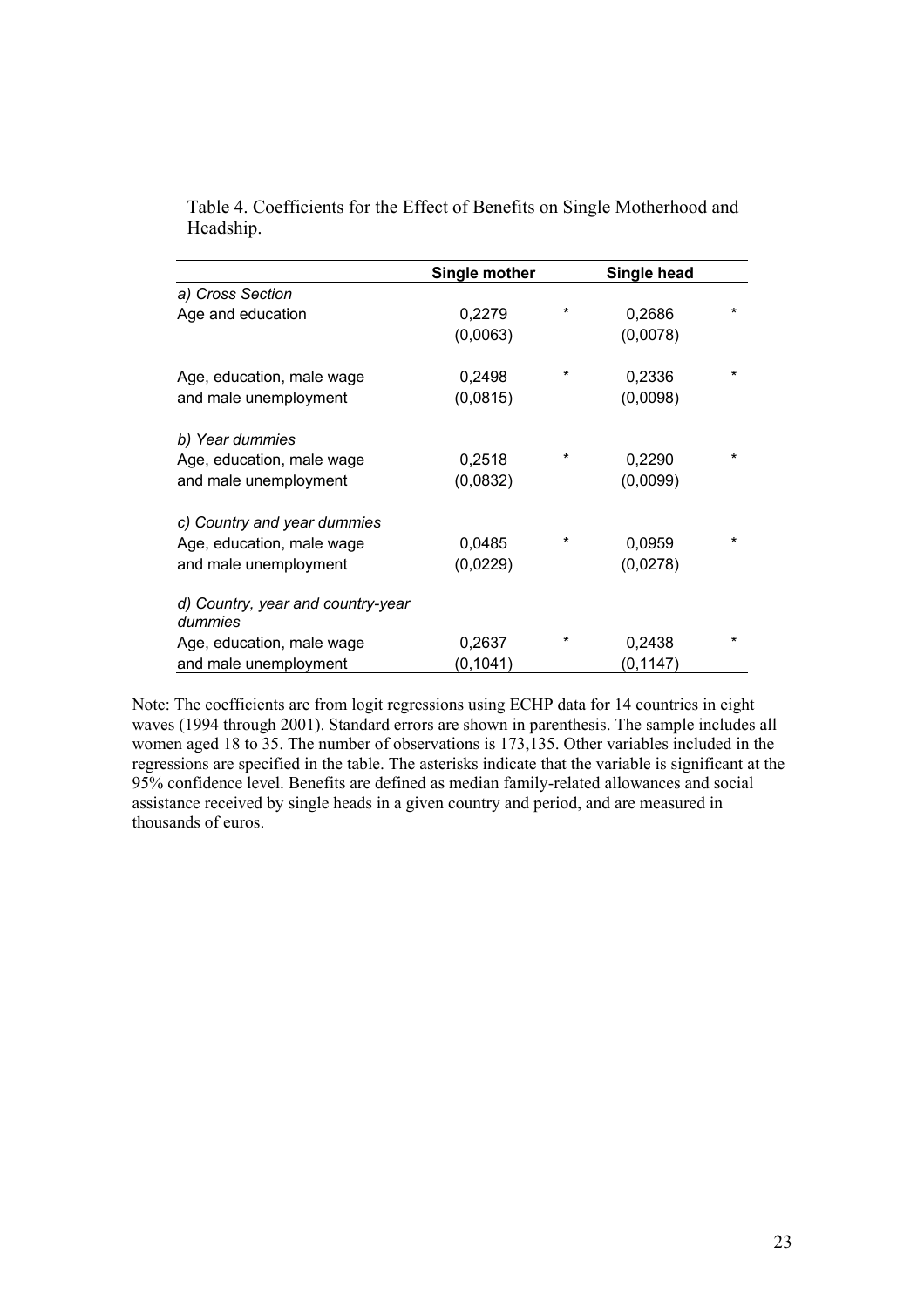|                                       |                         |   | Single mother           |   | Single head             |   |                         |   |  |
|---------------------------------------|-------------------------|---|-------------------------|---|-------------------------|---|-------------------------|---|--|
| Age                                   | 2,30674<br>(0, 29429)   |   | 2,31928<br>(0, 29446)   | * | 3.48191<br>(0,44721)    | * | 3,47889<br>(0,44721)    |   |  |
| Age squared                           | $-0,07537$<br>(0,01094) | * | $-0,07577$<br>(0,01094) | * | $-0,11233$<br>(0,01624) |   | $-0,11213$<br>(0,01624) |   |  |
| High school<br>degree                 | $-0,63305$<br>(0,03042) | * | $-0,64286$<br>(0,03084) | * | $-0,55645$<br>(0,03815) | * | $-0,56917$<br>(0,03873) | * |  |
| University<br>degree                  | $-1,12615$<br>(0,03042) |   | $-1,13195$<br>(0,03798) |   | $-1,06492$<br>(0,04513) |   | $-1,07693$<br>(0,04557) |   |  |
| Male<br>unemployment                  | $-0,01640$<br>(0,01051) |   | $-0,04456$<br>(0,02134) | * | $-0,06106$<br>(0,01521) | × | $-0,02466$<br>(0,03175) |   |  |
| Median adult<br>male wage             | 0,02967<br>(0,03351)    |   | 0,00349<br>(0,05649)    |   | $-0,06993$<br>(0,04287) |   | 0,18745<br>(0,06726)    |   |  |
| Country-<br>specific time<br>dummies? | no                      |   | yes                     |   | no                      |   | yes                     |   |  |

#### Table 5. Selected Results for Control Variables

Note: The coefficients are from logit regressions using ECHP data for 14 countries in eight waves (1994 through 2001). Standard errors are shown in parenthesis. The sample includes all women aged 18 to 35. The number of observations is 173,135. Other variables included in the regressions are age cubed, country dummies (excluding Denmark) and year dummies (excluding 1994). The asterisks indicate that the variable is significant at the 95% confidence level. Benefits are defined as median family-related allowances and social assistance received by single heads in a given country and period.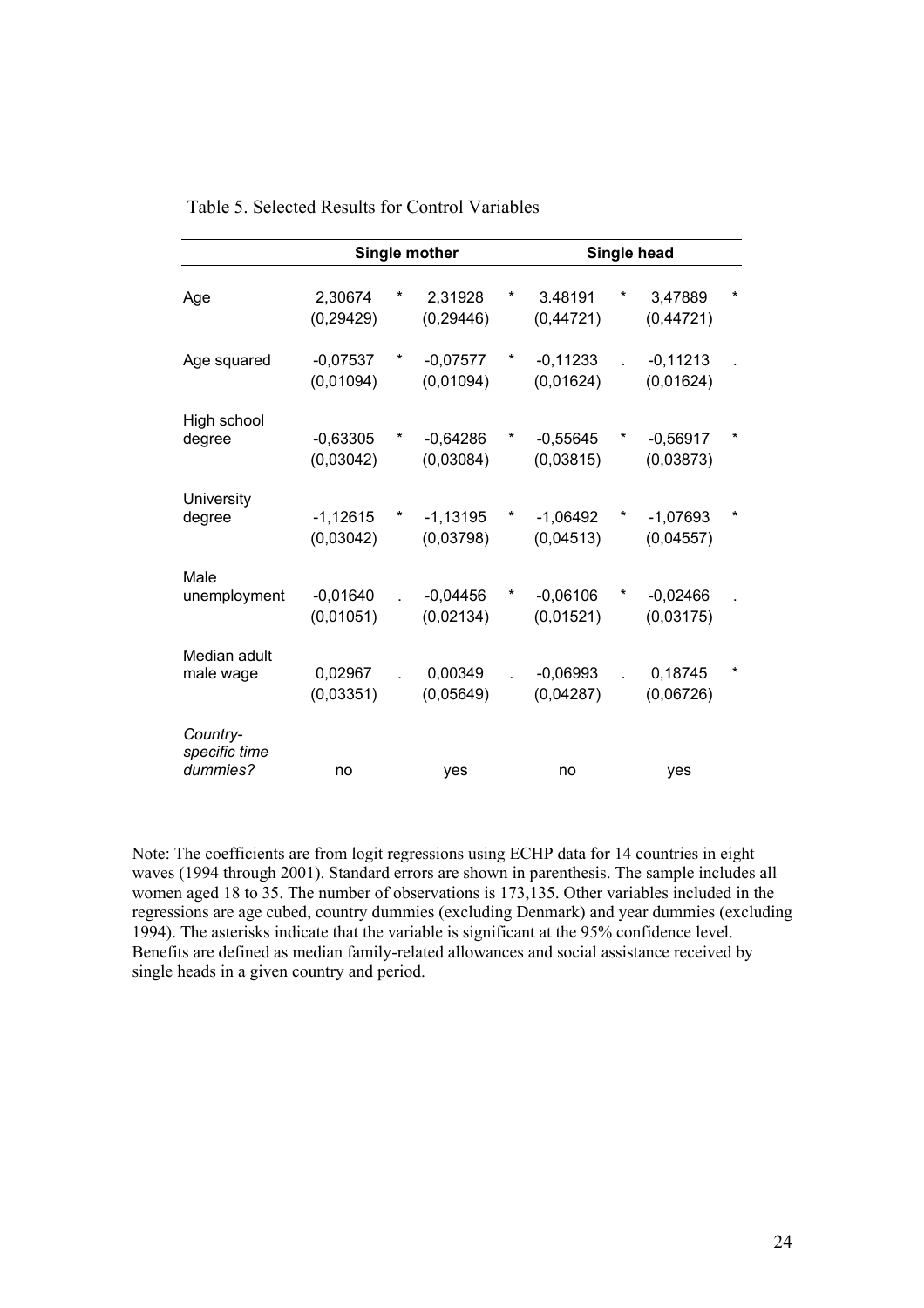|                               | Single mother |         | Single head |         |
|-------------------------------|---------------|---------|-------------|---------|
| Countries (grouped) and year  |               |         |             |         |
| dummies                       | 0,1203        | $\star$ | 0,1185      | $\star$ |
|                               | (0,0121)      |         | (0,0138)    |         |
| Countries (grouped), year and |               |         |             |         |
| country-year dummies          | 0,1176        | $\ast$  | 0,1159      | $\star$ |
|                               | (0,0123)      |         | (0,0159)    |         |

Table 6. Coefficients for the Effect of Benefits on Single Motherhood and Headship, Countries Grouped.

Note: The coefficients are from logit regressions using ECHP data for 14 countries in eight waves (1994 through 2001). Standard errors are shown in parenthesis. The sample includes all women aged 18 to 35. The number of observations is 173,135. Other variables included in the regressions are age, age squared, age cubed, two education dummies, male unemployment rates and median male wages. The asterisks indicate that the variable is significant at the 95% confidence level. Benefits are defined as median family-related allowances and social assistance received by single heads in a given country and period. The country dummies include one for the UK and Ireland, one for Spain, Italy, Greece and Portugal, and one for Finland and Denmark.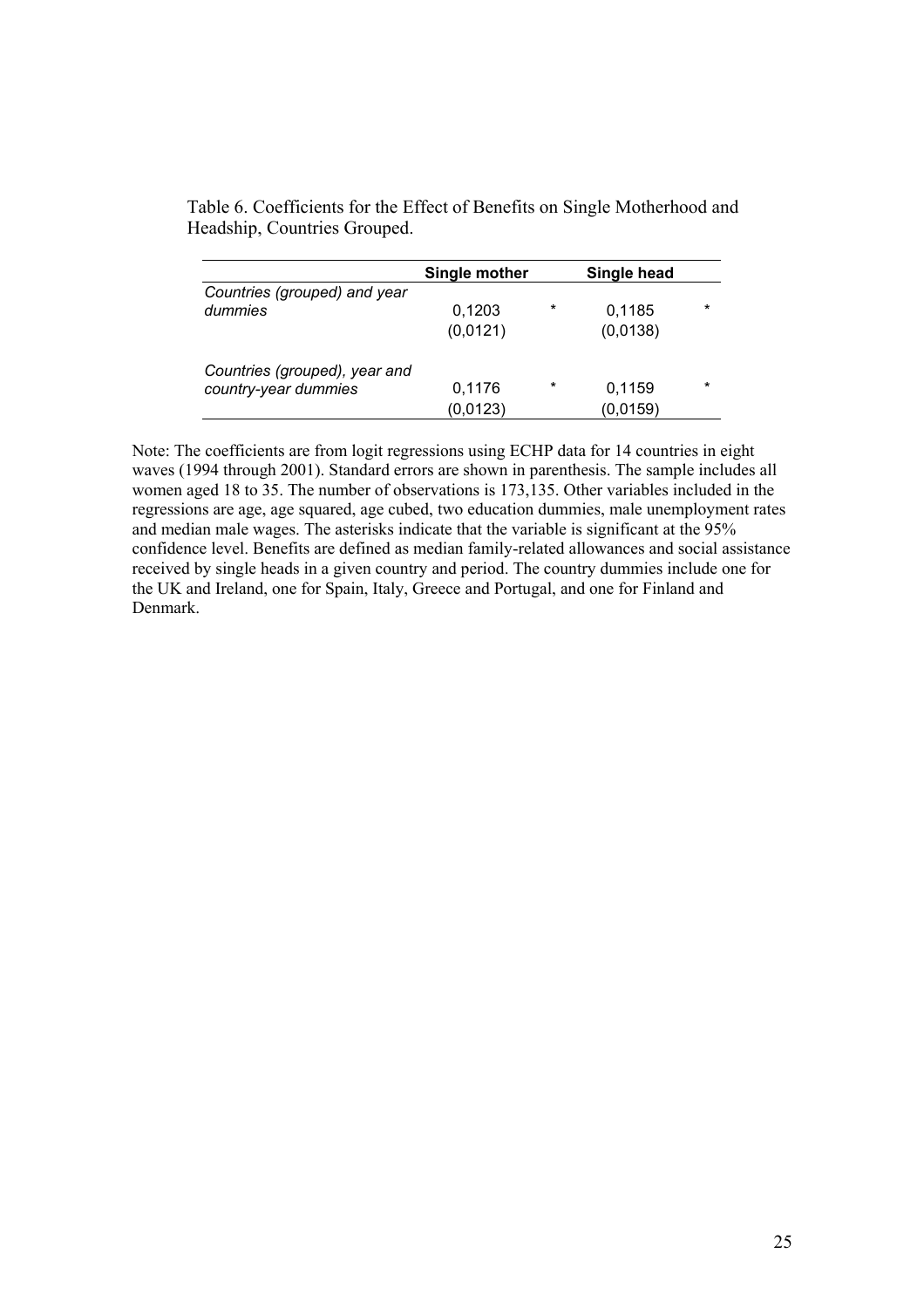|                                                        |                         |       | <b>Never Married Women</b> |       | <b>Ever Married Women with</b><br><b>Children</b> |       |                    |       |
|--------------------------------------------------------|-------------------------|-------|----------------------------|-------|---------------------------------------------------|-------|--------------------|-------|
|                                                        | <b>Single</b><br>mother |       | <b>Single</b><br>head      |       | <b>Single</b><br>mother                           |       | Single<br>head     |       |
| a) Country and year                                    | 0.0685                  | $***$ | 0.0968                     | $***$ | $-0.0524$                                         |       | 0,0339             | ÷.    |
| dummies                                                | (0,0243)                |       | (0,0293)                   |       | (0,0389)                                          |       | (0,0440)           |       |
| e) Groups of countries and<br>year dummies             | 0,0882<br>(0,0098)      | $***$ | 0,1077<br>(0,0117)         | $***$ | 0.0938<br>(0,0217)                                | $***$ | 0,0746<br>(0,0235) | $***$ |
| f) Groups of countries, year<br>and group-year dummies | 0,0818<br>(0,0100)      | $***$ | 0.1061<br>(0,0120)         | $***$ | 0.0943<br>(0,0223)                                | $***$ | 0.0739<br>(0,0241) | $***$ |

Table 7. Coefficients for the Effect of Benefits on Single Motherhood and Headship, by Marital Status.

Note: The coefficients are from logit regressions using ECHP data for 14 countries in eight waves (1994 through 2001). Standard errors are shown in parenthesis. The sample includes all women aged 18 to 35. The number of observations is 92,172 in the never married regressions, and 60,890 in the ever married regressions. Other variables included in the regressions are age, age squared, age cubed, two education dummies, male unemployment rates and median male wages. The asterisks indicate that the variable is significant at the 95% confidence level. Benefits are defined as median family-related allowances and social assistance received by single heads in a given country and period (never married heads in the regressions for never married women, and ever married heads in the regressions for ever married women with children). The dummies for groups of countries include one for the UK and Ireland, one for Spain, Italy, Greece and Portugal, and one for Finland and Denmark.